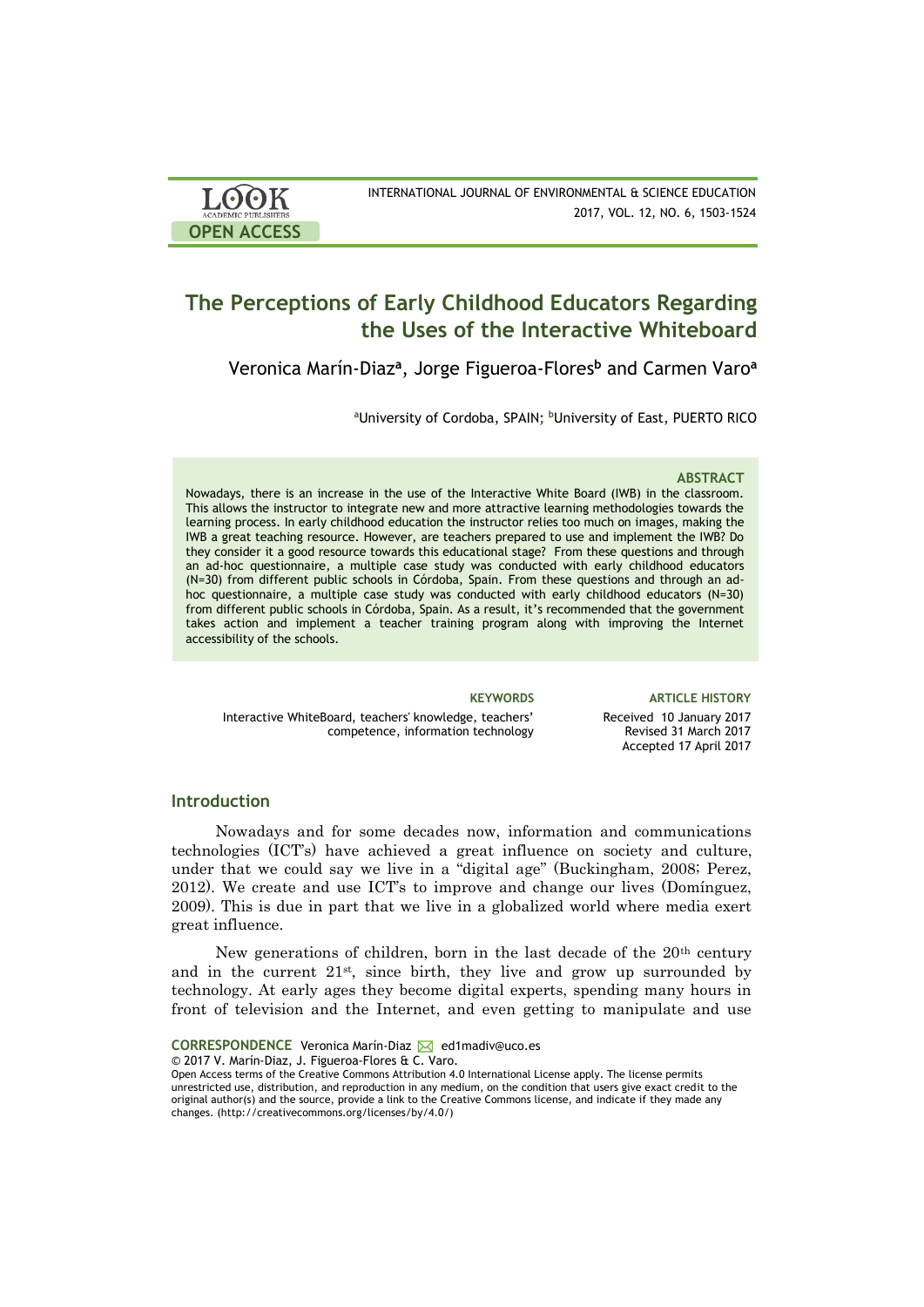equipment such as computers, the tablets, mobile devices, and video games. Perceiving and sensing all these equipment ace part to their surroundings and to their reality, thus presenting a new vision to the world, which differs greatly from their parents, who generally grew up only with a television. This creates and produces a "digital gap" two between the generations (Buckingham, 2008).

The necessity to incorporate the ICT's to the classrooms and some of it is tools, as it is the case of the Interactive White Board (IWB), present several aspects that must be analyzed and addressed by the educational community. Some include: advantages and disadvantages provided by the IWB for educators, the suitability of the locations, and perhaps most important, as presented by Gregorio and Sobel-Lojesk, 2010 and Sad and Özhan, 2012, the lack of training by the educators which provokes a lack of use and loss of motivation.

#### **Literature Review**

The development of knowledge has been affected by the digitalization of society and of the culture, by having varied access to all type of information through the ICT's, (Sancho and Correa, 2013). The school cannot be fitted simply to transmit and to expose information (since this change is permanent), and its functions and those of the teacher have changed, adapting to the new necessities that society demands. It's fundamental that the professor continues its education in order to mediate, advice, and guide the students (Sancho and Correa, 2013). The professor is dealing with a new scholastic model that integrates the teacher and learner, and must teach the subjects/courses using the most useful technologies at every moment. The educator must prepare the learners with the ability to transform the information that they receive into knowledge (Perez, 2012). At the present time most children live in technological surroundings and it's necessary that starting at an early age they receive correct formation/training, and acquire a critical attitude toward the use of the ICT's.

According to Perez (2012), the best way to carry ICT education with children is approaching them toward new technologies in which we lived, and presenting the valid purpose and functionality of technology. For that reason, it is fundamental to introduce these technologies in the classroom and take advantage of the resources that are offered to us. The school must evolution along with society.

The use of ICT's generate in the school a great variety of experiences, making possible to open the classrooms doors and walls, to the necessities of the surroundings, and facilitating the learning process. Thanks to them we have a combination of texts, voices, sounds, videos, animations, drawings, photography, that enrich the children experiences, adolescents and people in general. One of the technologies used with great effectiveness during the teaching and learning processes nowadays is the IWB (Heemskert, Kuiper and Meijer, 2014). It offers the opportunity for the educator to converge depending the learning style (Gallego, Gatica, Valdivia, Alonso, Krause, Jiménez, Cacheiro, Venegas y Palma, 2010). These are among other elements, which reflect the data gathered by Heemskert, Kuiper and Meijer, 2014, which indicated in 2011 that 97% of elementary schools had this resource installed and full, capable. This is not currently the case in Spain where is projected to provide this experience to children in all classrooms in a few years from now. This will open opportunities for early childhood educators and for the students. However, plenty of studies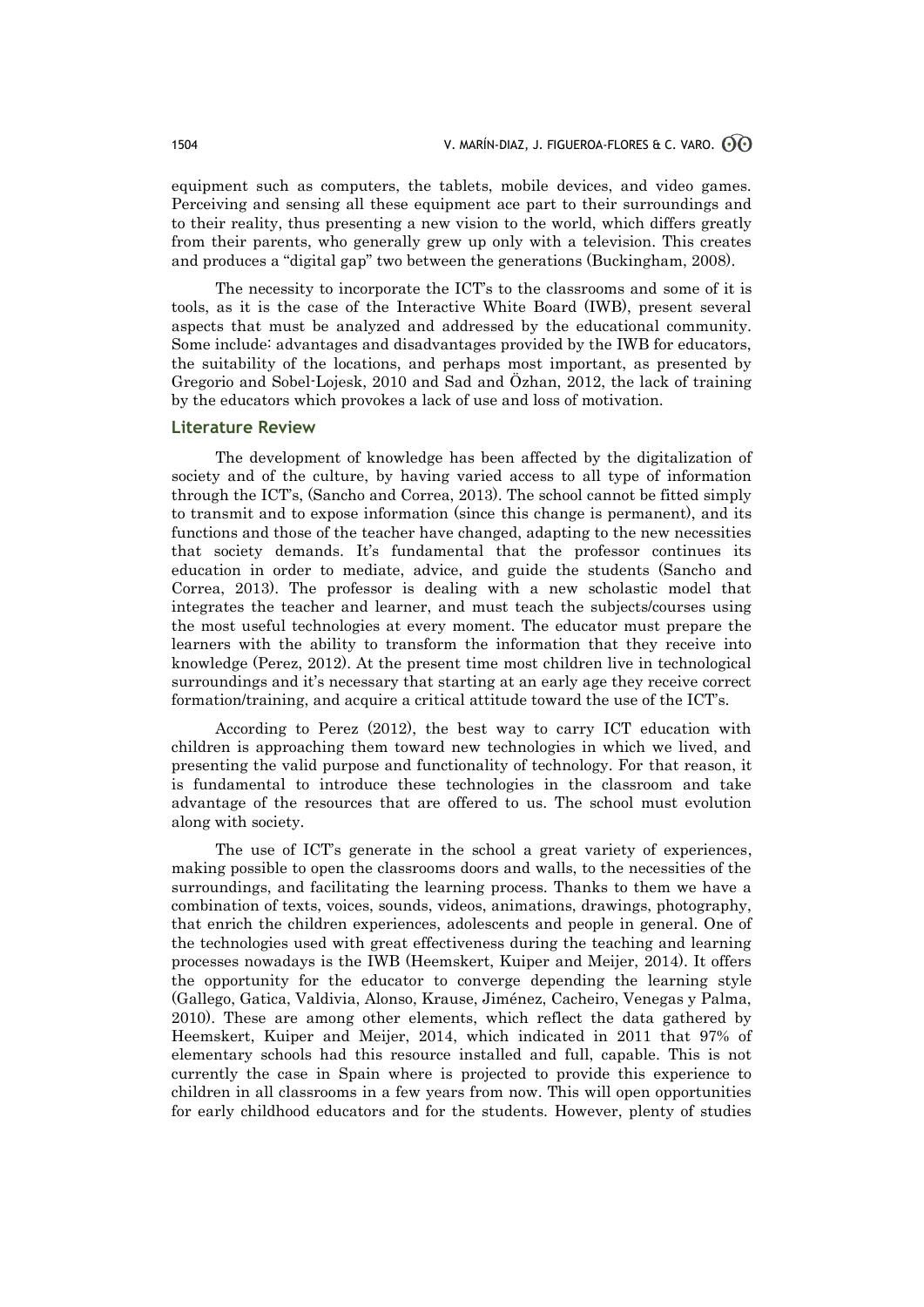#### 60 INTERNATIONAL JOURNAL OF ENVIRONMENTAL & SCIENCE EDUCATION 1505

validate the use of the IWB including those by Albealy and Higgins (2011), Bidaki and Mobasheri, (2013), Dulac (2006), Gallego, Gatica et all. (2010), Sad (2012), Sad and Özhan (2012), Schamid (2008), Schuck and Kearney (2007), which reflects its high presence, and didactic possibilities toward teaching.

According to Gallego, Gatica, et al. (2010) and Sad and Özhan (2012) it is an excellent resource for learning, and great support for the educator, because it deals with shared material between the professor and the students, giving the learner the opportunity to be in a starring or protagonist position or in control of its own learning. Consequently, by being a type of "learning by discovery" the learning experience takes place during the interaction between the IWB and the students. They will be acquiring autonomy and sense of responsibility. We could say that its attention increases, like its implication and interest if the classroom activities are made through this means, more than of a traditional form. We shared with Gallego, Gatica, et al. (2010) that with this digital tool, new forms of interaction between the children and the teacher takes place, promoting a collaborative and active working environment.

Diverse investigations (Schuck and Kearney, 2007; Alonso and Martin, 2011; Marques, 2006; Sad, 2012; Sad and Özham, 2012), show how the use of the classroom surroundings become more dynamic and motivational for the learners as for the professor. The activities are more innovating, attractive and facilitate the students the teaching explanations. In addition, by integrating multimedia and Internet resources the learners become more pro-active.

In addition to the previously indicated advantages that the IWB provides, there is also the possibility to store the class interventions. This provides the opportunity of remembering what was worked during other sessions, along with providing feedback, and learning activation and consolidation. The class is transformed into a dynamic and enjoyable setting for the learner and at the same time provides them with real life contextualized experiences (Gallego, Gatica, et al., 2010).

On the other hand, research performed by Marques (2006), Digregorio and Sobel-Lojeski (2010), Alonso and Martin (2011) and Prats, Laughed, Gandol, Cheek (2011), mention that the use of the IWB present some problems like:

- Loss or problems with calibration

- Changes in roles and responsibilities, not every professor is willing to innovate and to make something new, although the results are better.

- High costs of the projector and the interactive screen, along with the maintenance of the resource.

- Shade in the screen produced by the inadequate position of and educator or student, or by bad illumination of the classroom.

- No connection to the Internet.

- Lack of proper pedagogical training with the tool.

As we see, in its majority they are referred to technical questions instead of pedagogical questions. Nevertheless, the biggest handicap reflected in research is the lack of formal teacher training toward with the use of the IWB (Sad, 2012; Sad and Özhan, 2012).

We shared along with research made by Garavaghio, Gonzia and Petti (2013) that the ICT's are not going to produce an educational innovation in the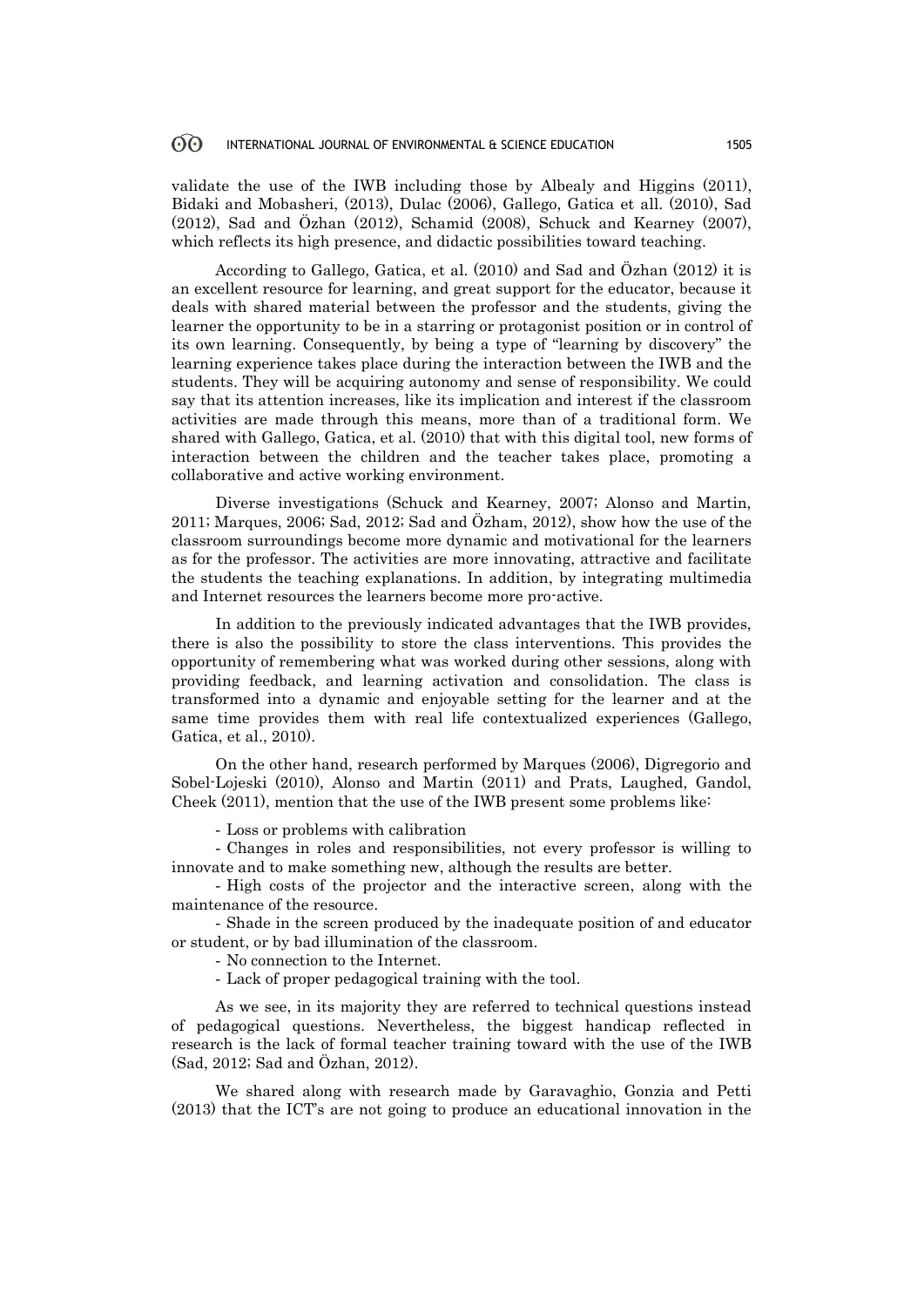education-learning processes singly, it is through the technological training of the educators that this is obtained, for that reason is not enough to have an IWB in the classroom, but rather that the teaching staff who uses it in his daily work, must have the didactic and technological training to adapt and being able to use it correctly, taking advantage of the maximum of the possibilities and resources that it offers. (Marques, 2006; Alonso and Martin, 2011).

It is necessary that the professor receives a continuous formation that enables him in the digital or technological aspects like in the didactic and pedagogical aspects. For example, they would have to receive certain formation/ training in computer science to solve small technical problems, without it is necessary the presence of a specialist. For example: what to do if the projector shut downs? , If the Internet connection is disrupted? How to compress and decompress archives? (Prats, Riera et al, 2011). On the other hand, the training would have to advise them and also provide the necessary aid for them so that they are able to design applicable activities by themselves in the classroom, in order to innovate with their own (Marques and Domingo, 2010).

#### **Methodology**

In order to start this research there are several questions that will help acquire the valid information: Is the use of the IWB an advantage for early childhood education? Do the early childhood educators had the necessary training? Do the location of the IWB determines it use in class?

From these questions we have determined the following objectives of work:

1- To identify some of the possible educational applications and functionalities

of the IWB in early childhood education [3-6 years]

2- To establish the value that the educators have for the IWB.

3- To know the possible advantages and improvements that supposes the use of the IWB early childhood education has for the teaching and learning process.

4- To identify the main problems or disadvantages that the use of the IWB brings to early childhood education.

5- To verify if the integration of the IWB changes the teaching methodology.

6- to detect if the teaching staff receives the sufficient formation/training for the use of the IWB in the classroom.

#### *3.1 Data gathering instrument*

For the data collection, the method of the survey was used, and the technique of the questionnaire. It provides an educative research approach towards the possibility of obtaining by means of the formulation of questions, answers to the marked targets, as well as of establishing differences and/or similarities between diverse factors (Reche, 2012). A test of validity and reliability was performed to the questionnaire to make sure it measured the objectives.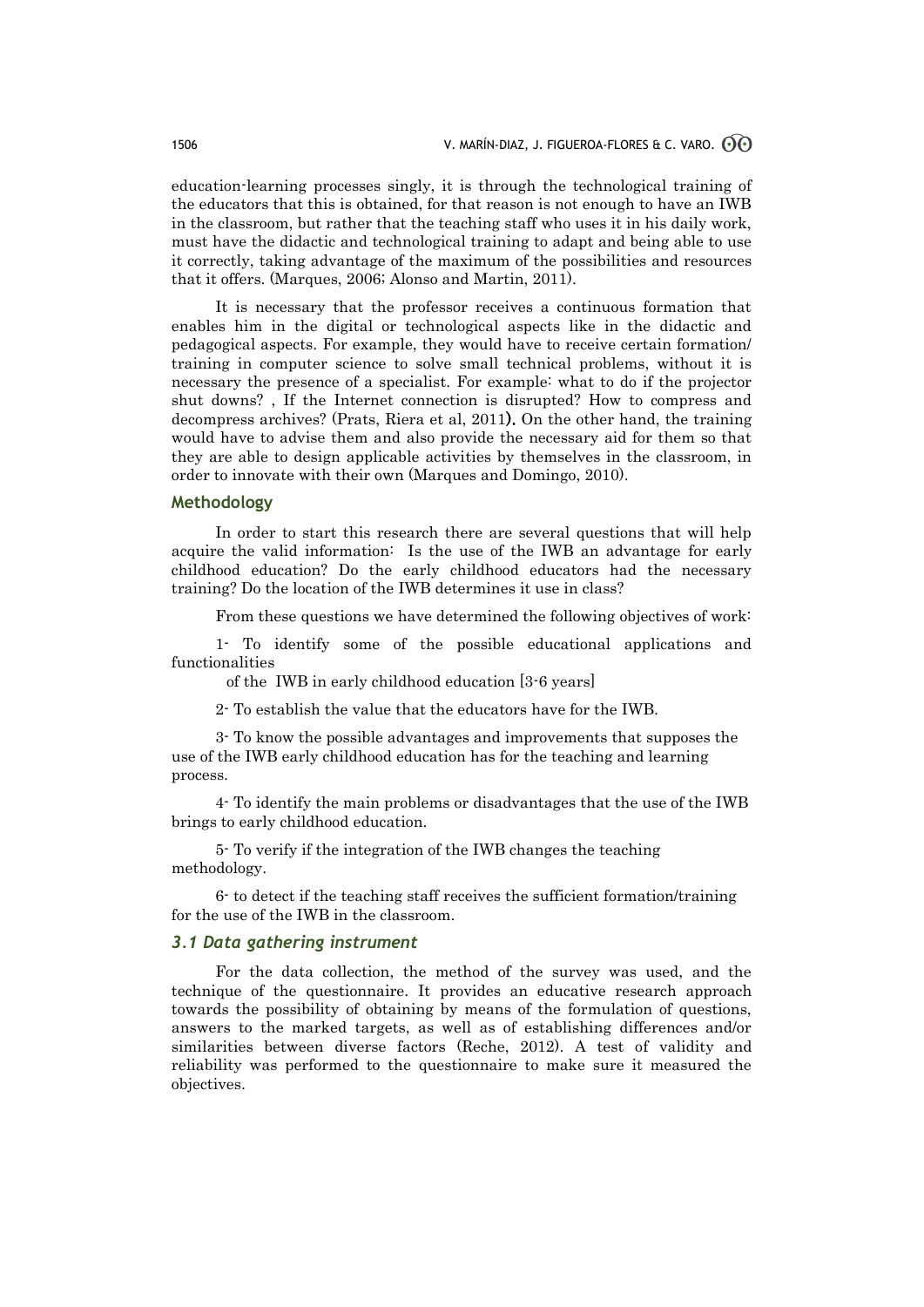#### $\odot$ INTERNATIONAL JOURNAL OF ENVIRONMENTAL & SCIENCE EDUCATION 1507

The instrument included 42 items distributed in 5 dimensions. First, the demographics of the participants were determined. This included gender, course, years of experience with the IWB, as well as the school location. The answering scale was measured between 0 and 10 and the location in Yes or No. The rest of the items can be seen in table 1.

Table 1. Distribution of the dimensions of the questionnaire

Source: Own elaboration

| Name of the dimension                                        | $N^a$ of items |
|--------------------------------------------------------------|----------------|
| Advantages that supposes the use of the IWB in the classroom | 15             |
| Problems when using the IWB                                  |                |
| Educational applications of the IWB                          | 6              |
| Functionalities of the IWB                                   |                |
| Formation/training of the teaching staff to use the IWB      |                |

All the dimensions used a Likert scale of 5 options, where 1 meant totally disagree, 2 disagree, 3 indifferent, 4 agree and finally 5 correspond to totally agree, except for second that presents/displays one it formulates of answer with two options, - yes/no-.

With regards to the validity, it was given to a panel of experts. The panel was conformed, by a group of professors who met the following criteria:

1. More than 10 years of experience with the use of the ICT's in the classroom

2. At least 3 years of experience using the IWB in the classroom

3. To have received in the last two years technological training courses

As a result, 4 professors fitted the criteria, 3 men and one woman. In the case of the male professors they had between 12 and 11 years respectively using the ICT's, while the female had 15 years of experience. On the other hand in regards to the use of the IWB in the classroom the four had been 3 years of experience. Finally, they all had received technological teacher training prior to the development of this research.

The valuation of the judges was positive, being oriented to the grouping of the items and to the definition of the dimensions in which they were finally grouped, since initially they were not it.

In order to determine the reliability of the instrument an Alpha- Cronbach test was made. It reached a reliability of 0.89, which according to Mateo (20004) it can be considered as reliable.

Also the reliability was made item by item, taking care of the established dimensions, providing similar results (to see table 2) to the general of the instrument, reason why it is possible to be considered that the instrument enjoys a high reliability.

Table 2. Discrimination of items by dimensions

Source: Own elaboration

| Dimensión                                          | Alpha of Cronbrach |
|----------------------------------------------------|--------------------|
| Advantages that supposes the use of the IWB in the | 0.891              |
| classroom<br>Problems when using the IWB           | 0.879              |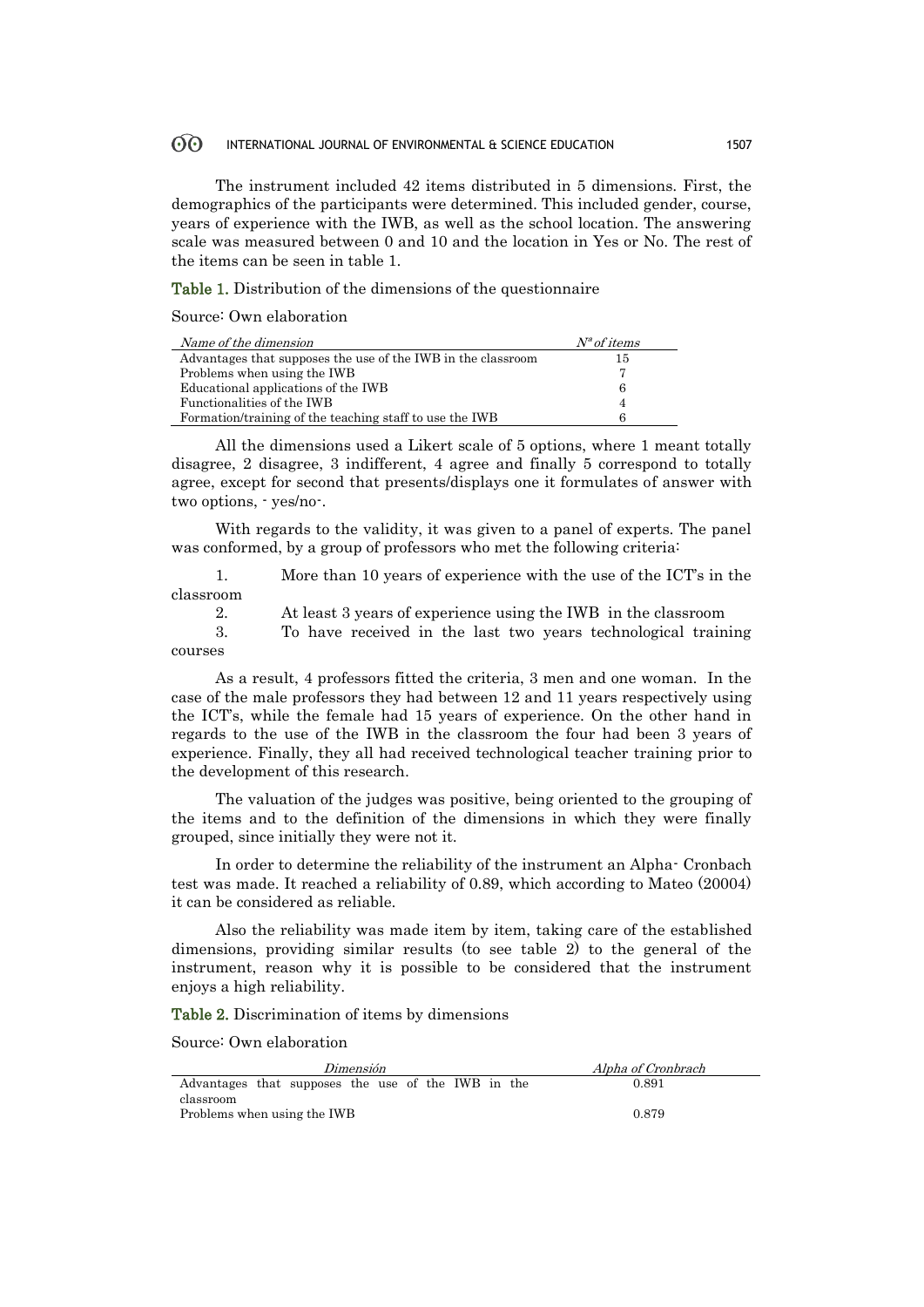| Educative applications of the IWB                       | 0.898 |
|---------------------------------------------------------|-------|
| Functionalities of the IWB                              | 0.900 |
| Formation/Training of the teaching staff to use the IWB | 0.869 |

### *3.2 Participants and sample*

The participant population in this study initially was conformed, by early childhood educators of Cordova, and its province. After a random stratified sampling the total was conformed, by the teaching staff of this educative level of 6 centers located in the province and one in the capital.

Gender wise there is a 16.7% of men and 83.3% of women, as we observed is greater the participation female educators. Based on the geographic situation and the course in which they give class, the sample has been distributed such and as it is appraised in table 3. There is a bigger presence of educators from Montilla (36.7%) and Cordova (36.7%), 20% of the belong to center of the capital, a 10% of the Sanctuary zone, and 6.7% of the South sector

Table 3. Distribution of the sample by geographic location of the center

Source: Own elaboration

|                  | Frequency | %    |
|------------------|-----------|------|
| Montilla         | 11        | 36.7 |
| Palm of Rio      | 3         | 10.0 |
| Quintana village |           | 3.3  |
| Cordova          | 11        | 36.7 |
| Monturque        | 3         | 10.0 |
| Montalbán        |           | 3.3  |

As Graphic 1 attests, the sample is almost similar, being slightly superior in the course of 4 years.



Graph 1. Distribution of the sample based on the specialty

Source: Own elaboration

Based on the years that the participants have been using the IWB, we see that 40% of them average 2 years, 5% 1 year, a 2% 5 years and 4% between 3 and 4 years. It is significant that 6.7% of the participants in this study are not using it even having it in the school; we wanted to also stand out, the hours that indicate the subjects that use the IWB in their classrooms, tie to the years of use of this. As we can see in the table 4, they emphasize two educators ones that they declare to use it to the month around the 600 hours as opposed to 10 that they declare to never use it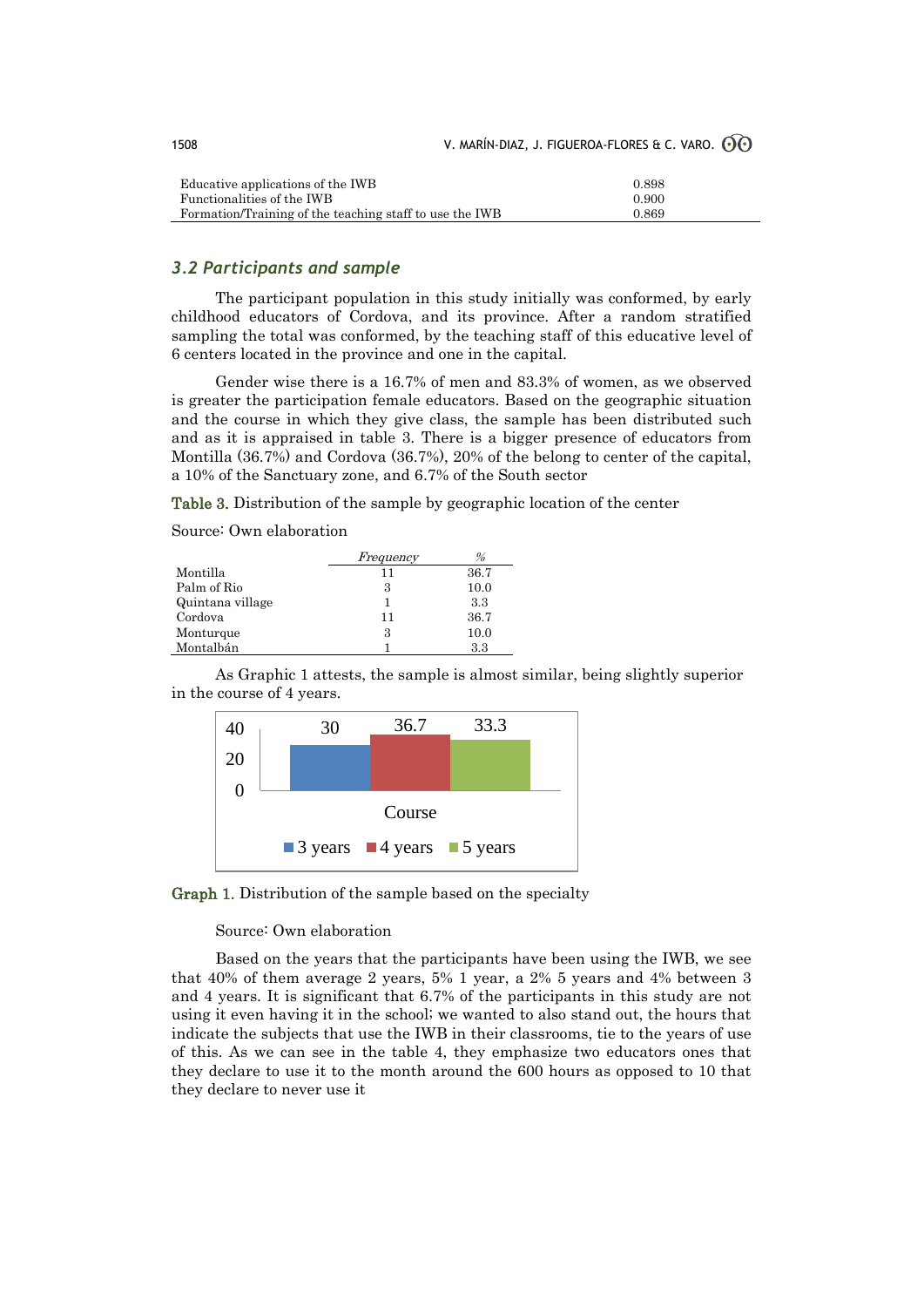Table 4. Distribution of the sample based on nº of hours of use of the IWB in the month

|  |  | Source: Own elaboration |
|--|--|-------------------------|
|--|--|-------------------------|

| $N^o$ of professors | $N^o$ of hours of use | %    |
|---------------------|-----------------------|------|
| 10                  | $\mathbf{0}$          | 33.3 |
| $\overline{2}$      | 4                     | 6.7  |
| 1                   | 6                     | 3.3  |
| $\overline{2}$      | 8                     | 6.7  |
| 1                   | 10                    | 3.3  |
| $\overline{2}$      | 20                    | 6.7  |
|                     | 22                    | 3.3  |
|                     | 29                    | 3.3  |
| 2                   | 30                    | 6.7  |
|                     | 40                    | 3.3  |
|                     | 50                    | 3.3  |
| 2                   | 60                    | 6.7  |
| 2                   | 80                    | 6.7  |
| 2                   | 600                   | 6.7  |

It's important to emphasize the general valuation done by users of the IWB. As we can see in the Graphic 2, the females value and use more the IWB (9 and 10 respectively) than men (8 and 10). It is significant to emphasize that males are located or in a positive or very positive valuation or in the negative end, whereas the women present/display uniform valuations.



Graphic 2. Valuation of the IWB based on gender

Source: Own elaboration

In regards to the physical location of the IWB, we verified that in most of the schools either one is located in the own classrooms of the educators participating in this study or in the computer science classrooms (to see table 5)

#### Table 5. Physical location of the IWB

Source: Own elaboration

|                                          | Frequency | %  |      |       |
|------------------------------------------|-----------|----|------|-------|
|                                          |           | no |      | no    |
| In the classroom                         |           |    | 63.3 | -36.7 |
| Movable IWB (cart or closet with wheels) |           | 97 |      | 90    |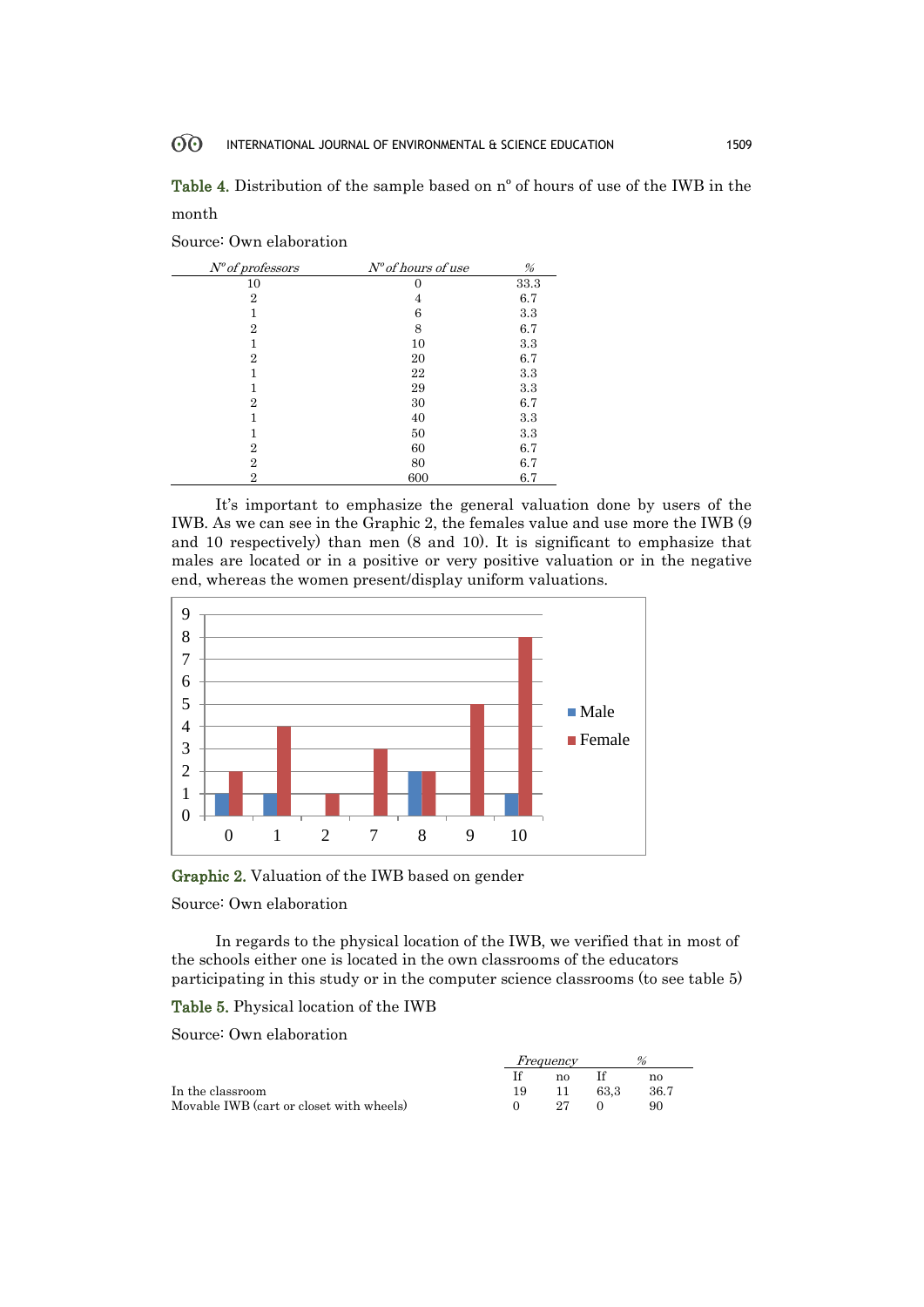| 1510                       |     |      | V. MARÍN-DIAZ, J. FIGUEROA-FLORES & C. VARO. $\odot$ C) |
|----------------------------|-----|------|---------------------------------------------------------|
| Multiple classroom of use  | 16. | 40.7 | 59.3                                                    |
| Computer Science classroom | 21  | 18 5 | 77.8                                                    |

 $\rightsquigarrow$ 

## **Results**

Following the structure of the questionnaire, the results will be presented following the 5 dimensions previously indicated.

### *4.1 Descriptive study*

### Dimension 1: ADVANTAGES THAT SUPPOSES THE USE OF THE IWB IN THE CLASSROOM

### Table 6. Descriptive study Dimension 1

Source: Own elaboration

|                                                                                                      | Frecuency     |                |                             |                | %                |               |                |                             |                    |                      |                      |                      |
|------------------------------------------------------------------------------------------------------|---------------|----------------|-----------------------------|----------------|------------------|---------------|----------------|-----------------------------|--------------------|----------------------|----------------------|----------------------|
|                                                                                                      | $\mathcal{I}$ | $\overline{2}$ | $\mathcal{S}_{\mathcal{S}}$ | $\overline{4}$ | $\tilde{\sigma}$ | $\mathcal{I}$ | $\overline{2}$ | $\mathcal{S}_{\mathcal{S}}$ | $\overline{4}$     | $\tilde{\sigma}$     | $M_{\cdot}$          | D.T.                 |
| It increases the satisfaction and<br>educational self-esteem                                         | 1             |                | 9                           | 6              | 14               | 3.3           |                | 30                          | 20                 | 46.7                 | 4.07                 | 1.048                |
| It increases the motivation and<br>the attention of the pupils (in<br>general)                       |               |                | $\mathbf{2}$                | 9              | 19               |               |                | 6.7                         | 30                 | 63.3                 | 4.57                 | .626                 |
| It facilitates the access to a great<br>variety of resources                                         |               |                |                             | 8              | 22               |               |                |                             | 26.7               | 73.3                 | 4.73                 | .450                 |
| It facilitates to the students the<br>understanding of the contents<br>and subjects                  |               |                | $\overline{4}$              | 11             | 15               |               |                | 13.3                        | 36.7               | 50                   | 4.37                 | .718                 |
| It increases the motivation of the<br>teaching staff                                                 |               |                | 6                           | 9              | 14               |               |                | 20                          | 30                 | 46.7                 | 4.28                 | .797                 |
| It is a great support for the<br>educational task                                                    |               |                | 3                           | 7              | 20               |               |                | 10                          | 23.3               | 66.7                 | 4.57                 | .679                 |
| It allows the student to have a<br>starring role of its learning                                     |               |                | 5                           | 7              | 18               |               |                | 16.7                        | 23.3               | 60                   | 4.43                 | .774                 |
| The students participate and are.<br>more interested in the activities                               |               | $\mathbf{1}$   | 5                           | 5              | 19               |               | 3.3            | 16.7                        | 16.7               | 63.3                 | 4.40                 | .894                 |
| It<br>active<br>promotes<br>and<br>collaborative work                                                |               | $\mathbf{a}$   | $\overline{2}$              | 9              | 16               |               | 10             | 6.7                         | 30                 | 53.3                 | 4.27                 | .980                 |
| The class is fun and dynamic<br>It improves the teaching process<br>It improves the learning process |               |                | 5<br>5<br>3                 | 6<br>11<br>14  | 19<br>14<br>13   |               |                | 16.7<br>16.7<br>10          | 20<br>36.7<br>46.7 | 63.3<br>46.7<br>43.3 | 4.47<br>4.30<br>4.33 | .776<br>.750<br>.661 |
| Tt.<br>facilitates<br>the<br>attention<br>towards diversity                                          |               | $\mathbf{1}$   | 3                           | 14             | 12               |               | 3.3            | 10                          | 46.7               | 40                   | 4.23                 | .774                 |
| The activities are more attractive<br>facilitates<br>collective<br>Tt.<br>the                        |               |                | 3                           | 6              | 21               |               |                | 10                          | 20                 | 70                   | 4.60                 | .675                 |
| accomplishment<br>of<br>activities.<br>readings, etc.                                                |               |                | $\overline{2}$              | 10             | 18               |               |                | 6.7                         | 33.3               | 60                   | 4.53                 | .629                 |

As we can observe in the first dimension, 46.7% of the consulted teaching staff considers that the use of this instrument in the classroom increases the satisfaction and educational self-esteem towards the integration of the ICT's, on the other hand 3.3% are opposed or do not agree with this affirmation.

Also, we can see that 63.3% of the participants think that the use of the IWB causes that the students become more interested and participative in the proposed activities, as opposed to a 3.3% that they do not agree.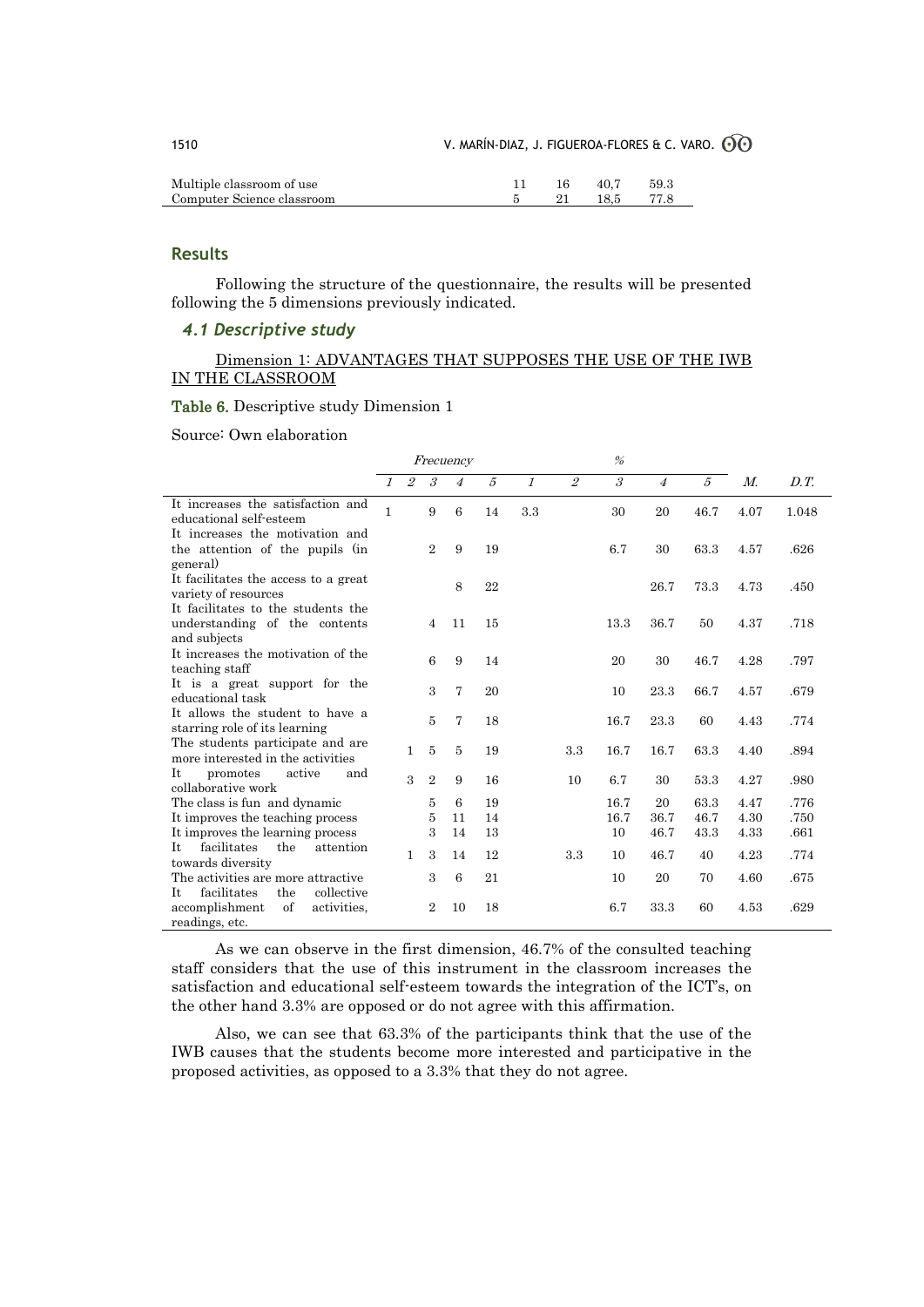#### $\odot$ INTERNATIONAL JOURNAL OF ENVIRONMENTAL & SCIENCE EDUCATION 1511

In addition, diversity of opinions within the affirmation that indicates that the use of the IWB in the classroom promotes the active and collaborative work of the students with 53.3% of the teaching staff supporting it totally, against a 10% that does not agree with it. We can also observe different opinions as far as if the IWB facilitates the attention towards diversity, since 40% and 46.7% of the sample respectively totally agree and agree totally this affirmation, whereas 3.3% did not agree.

The two affirmations that count on a greater number of people than are totally in agreement with them are the following ones: "it facilitates the access to a great variety of resources" with a 73.3% and "the activities are more attractive" with a 70%, next to a 66.7% that affirms that it is a great support to the educational task.

Also, it is important to indicate, that the collected data indicate that the use of this novel tool in the classroom, generally, increases to the attention and motivation of the pupils, since counts on the support of a 30% (agree) and a 63.3% (totally agree) of the participants.

#### Dimension 2: PROBLEMS WHEN USING THE IWB

After analyzing the data, we can see that the IWB in the classroom shows mainly three problems. Two of them include calibration, which happens to 63.3% of the participants, and the lack of technological and didactic training shows 66.7%. The problem or disadvantage that apparently is the one that occurs more in the classroom is the lack of connection to Internet that exposes 83.3% of the sample, as opposed to a 16.7% that it does not present/display this problem when using it.

#### Table 7. Descriptive study dimension 2

Source: Own elaboration

|                                            | <i>Frecuency</i> |    | %    |      |      |      |
|--------------------------------------------|------------------|----|------|------|------|------|
|                                            |                  |    |      | 2    | M.   | D.T. |
| Shade in the interactive screen            | 14               | 15 | 46.7 | 50   | 1.60 | .675 |
| Problems of connection to Internet         | 25               | 5  | 83.3 | 16.7 | 1.17 | .379 |
| High cost of maintenance of the equipment  | 18               | 11 | 60   | 36.7 | 1.33 | .547 |
| Problems of calibration                    | 19               | 11 | 63.3 | 36.7 | 1.37 | .490 |
| The pencil (or finger) does not write well | 14               | 16 | 46.7 | 53.3 | 1.53 | .507 |
| Lack of technological or didactic training | 20               | 10 | 66.7 | 33.3 | 1.33 | .479 |
| Distraction of the students                | 5                | 25 | 16.7 | 83.3 | 1.83 | .379 |

#### Dimension 3: EDUCATIONAL APPLICATIONS OF THE IWB

#### Table 8. Descriptive study dimension 3

Source: Own elaboration.

|                                       | Frecuency |                |         |                |     | %    |     |                      |      |      |      |       |
|---------------------------------------|-----------|----------------|---------|----------------|-----|------|-----|----------------------|------|------|------|-------|
|                                       |           | $\overline{2}$ | $\beta$ | 4              | 5   |      | 2   | $\boldsymbol{\beta}$ | 4    | 5    | М.   | D.T.  |
| Accomplishment of exercises           |           |                |         |                |     |      |     |                      |      |      |      |       |
| activities<br>of<br>and               |           |                | 3       | 14             | 13  |      |     | 10                   | 46.7 | 43.3 | 4.33 | .661  |
| collaboratively                       |           |                |         |                |     |      |     |                      |      |      |      |       |
| Correction of exercises among         |           |                | 5       | 10             | -14 |      | 3.3 | 16.7                 | 33.3 | 46.7 | 4.23 | .858  |
| all with the IWB                      |           |                |         |                |     |      |     |                      |      |      |      |       |
| Vision of videos, pages Web,          |           |                | 2       | 5              | 23  |      |     | 6.7                  | 16.7 | 76.7 | 4.70 | .596  |
| stories                               |           |                |         |                |     |      |     |                      |      |      |      |       |
| form<br>in<br>οf<br>Searches<br>joint |           |                |         | $\overline{2}$ | 16  | 13.3 | 3.3 | 23.3                 | 6.7  | 53.3 | 3.83 | 1.464 |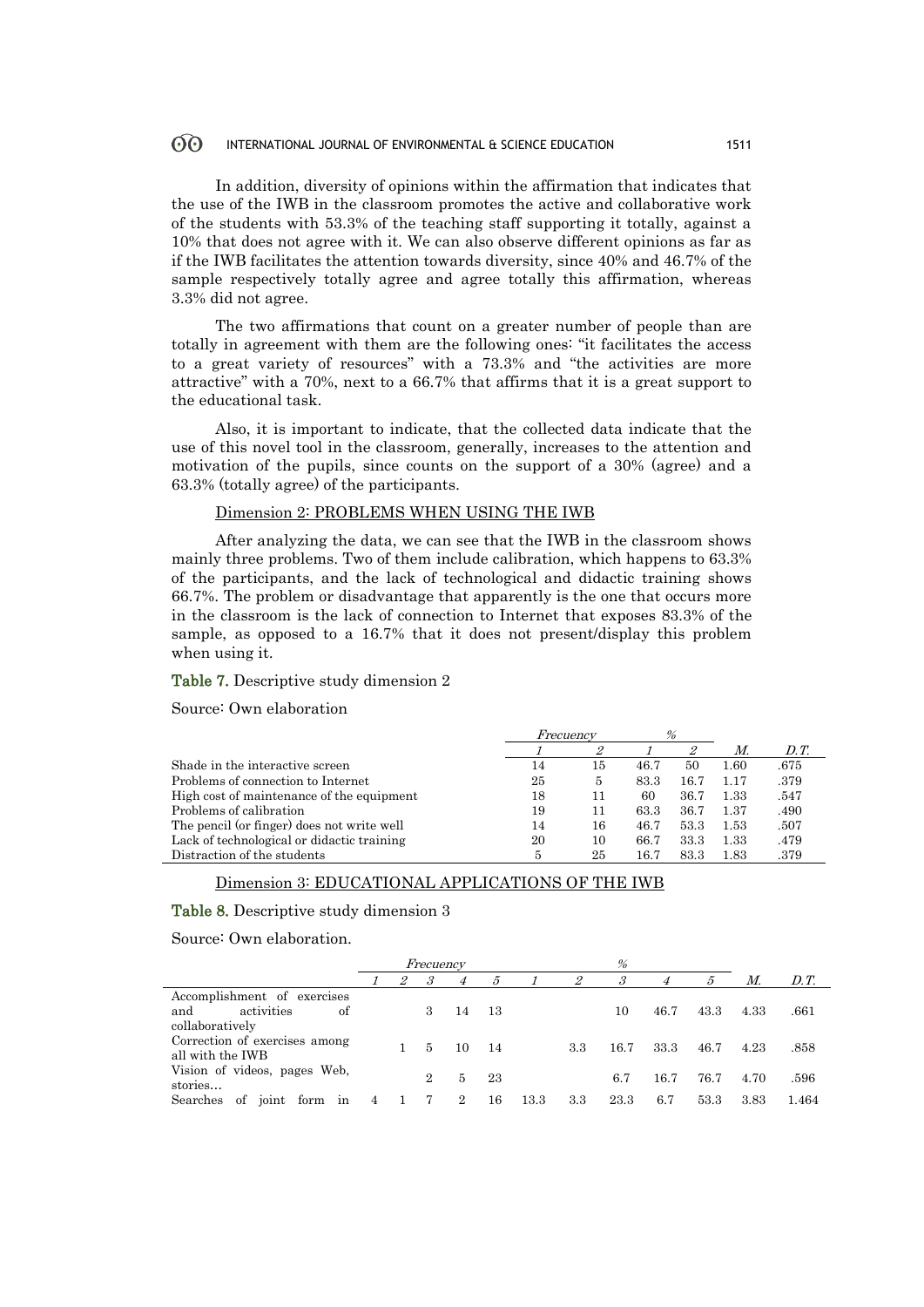| 1512 |  | V. MARÍN-DIAZ, J. FIGUEROA-FLORES & C. VARO. $\odot$ O |  |
|------|--|--------------------------------------------------------|--|
|------|--|--------------------------------------------------------|--|

| Internet (professor and pupils)   |           |    |      |      |      |      |      |
|-----------------------------------|-----------|----|------|------|------|------|------|
| The<br>$\operatorname{professor}$ | explains  | 11 | - 19 | 36.7 | 63.3 | 4.63 | .490 |
| activities and subjects           |           |    |      |      |      |      |      |
| The                               | professor |    |      |      |      |      |      |
| presents/displays                 | materials | 11 | 19   | 36.7 | 63.3 | 4.63 | .490 |
| and resources                     |           |    |      |      |      |      |      |

As far as the 3rd Dimension, we can observe, that in this stage of early childhood education, the main use of the IWB is to project videos, pages Web, stories as 76,6% attest. Next, we can find the explanation of subjects and the presentation of materials and resources on the part of the professor with a 36.7% of the participants who agree, and a 63.3% that totally agree.

It's remarkable the diversity of opinion that occur as far as the uses of the IWB in the classroom: As we can observe, 46.7% of the consulted participants consider that it uses this tool to assess exercises and work activities, meanwhile 3.3% do not agree with this affirmation. Also, we see that a 53.3% of the teachers use it to do Internet joint searches as opposed to a 13.3% that totally disagree with this affirmation, and 3.3% that disagree.

Finally, it indicates, that most of the participants uses the IWB to make exercises and activities of jointly, with 46.7% that agree with the affirmation, and 43.3 totally agree.

#### Dimension 4: FUNCTIONALITIES OF THE IWB

Table 9. Descriptive study of dimension 4

Source: Own elaboration

|                                                                        | Frequency      |   |   |    |     | $\%$           |      |      |      |      |                      |
|------------------------------------------------------------------------|----------------|---|---|----|-----|----------------|------|------|------|------|----------------------|
|                                                                        | 2              | 3 | 4 | 5  |     | $\overline{2}$ | 3    |      | 5    | М.   | $D_{\cdot}T_{\cdot}$ |
| To write with the pencil in<br>the interactive slate                   | $\overline{2}$ | 5 |   | 11 | 3.3 | 6.7            | 16.7 | 36.7 | 36.7 | 3.97 | 1.066                |
| of<br>materials.<br>Creation<br>contents or didactic units             |                | 8 | 9 | 9  |     | 13.3           | 26.7 | 30   | 30   | 3.77 | 1.040                |
| materials.<br>Tо<br>expose<br>didactiv<br>units.<br>contents,<br>cards |                |   |   | 21 |     |                | 6.7  | 23.3 | 70   | 4.63 | .615                 |
| To project information from<br>the computer                            |                |   |   | 22 |     |                |      | 26.7 | 73.3 | 4.73 | .450                 |

Dimension 4 establoshed that the main function of the IWB in early childhood education, is to project information of from the computer (a total of 26.7% of the participants agreed with the affirmation and a 73.3% totally agreed), although is used by a great number of educators exposing materials, contents, didactic units, cards… (23.3% of the teaching staff agrees and a 70% totally agree) (See table 9).

Nevertheless there are different opinions as far as the function of writing with the pencil in the IWB, since 36.7% of the consulted participants agree and another 36.7% totally agree agreement with this affirmation, whereas 3.3% totally disagree and 6.7% disagree. The same happens with the creation of materials, contents and didactic units, that is to say, that a 13.3% of the participants do not use the IWB for this, as opposed to a 60% that use it.

Dimension 5: FORMATION/TRAINING OF THE TEACHING STAFF TO USE THE IWB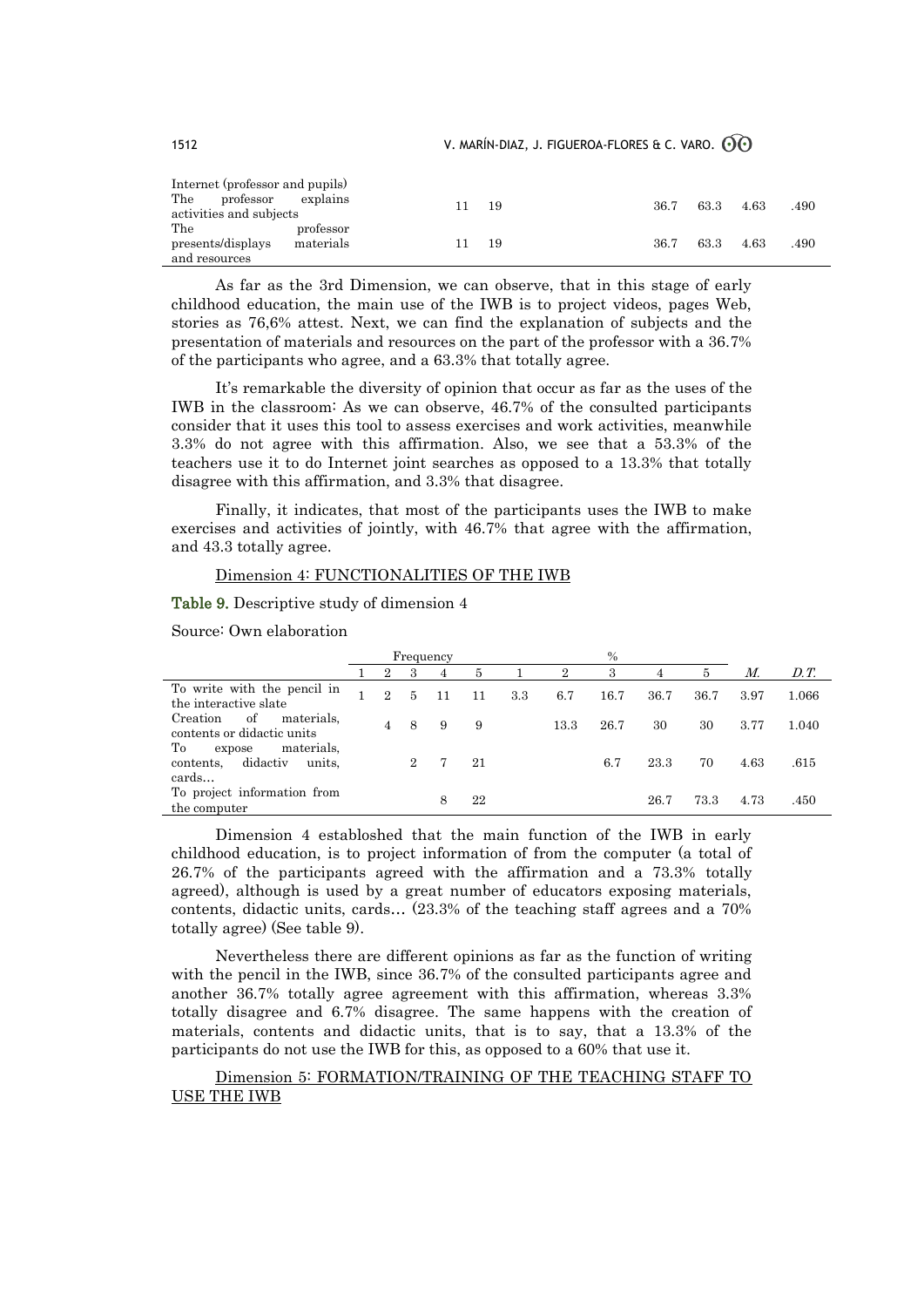#### $\odot$ INTERNATIONAL JOURNAL OF ENVIRONMENTAL & SCIENCE EDUCATION 1513

As we can observe in table 10, 53.3% of the participant agree and 30% totally agree in regarding the easy and simple of using the IWB, as opposed to 3.3. %. In addition, 20% affirm to have received technological or computer science formation/training to use the IWB in the classroom setting as opposed to 13.3% and the 16.7% that have not received this type of formation. In the same way, 20% of the educators, agree to have received didactic formation to use the IWB in the classroom, as opposed to 30% that totally disagree, and 16.7% disagree. Finally, we see that in the question that covers changes in the teaching methodology when using the IWB, 30% and 26.7% of the teaching staff totally agree and agree respectively, as opposed to a 13.3% that totally disagree with this affirmation.

#### Table 10. Descriptive study of dimension 5

#### Source: Own elaboration

|                                                                              |             | Frequency      |                      |    |   |      | %       |      |                |    |      |       |
|------------------------------------------------------------------------------|-------------|----------------|----------------------|----|---|------|---------|------|----------------|----|------|-------|
|                                                                              |             | $\overline{2}$ | $\boldsymbol{\beta}$ | 4  | 5 |      | 2       | 3    | $\overline{4}$ | 5  | М.   | D.T.  |
| Is easy for you to use the<br>IWB?                                           |             |                | $\overline{4}$       | 16 | 9 |      | $3.3\,$ | 13.3 | 53.3           | 30 | 4.10 | .759  |
| Have<br>received<br>you<br>technological or<br>computer<br>science training? | $4^{\circ}$ | $5\degree$     | -9                   | -6 | 6 | 13.3 | 16.7    | 30   | 20             | 20 | 3.17 | 1.315 |
| Have you received didactic<br>formation?                                     | 9           | $\frac{5}{2}$  | 5                    | 5  | 6 | 30   | 16.7    | 16.7 | 16.7           | 20 | 2.80 | 1.540 |
| Do changes occur in the<br>teaching methodology while<br>using the IWB?      | 4           |                |                      | 8  | 9 | 13.3 |         | 23.3 | 26.7           | 30 | 3.72 | 1.386 |

## *4.2 Inferential study*

A student t-Test was made to identify independent samples (n. s. = 0.05), using as gender as a variable, we found the existence of significant differences.

#### Table 11. Studen t-Test

|                                    |                                          | <i>Test of Levene for</i><br>the equality of<br>variances |      |           | t-Test for average equality |                     |
|------------------------------------|------------------------------------------|-----------------------------------------------------------|------|-----------|-----------------------------|---------------------|
|                                    |                                          | $\cal F$                                                  | Sig. | $\dot{t}$ | gl                          | Sig.<br>(bilateral) |
| it increases<br>satisfaction and   | Equal variances have been<br>assumed     | .172                                                      | .681 | $-616$    | 28                          | .543                |
| self-esteem                        | Equal variances have not been<br>assumed |                                                           |      | $-600$    | 5.585                       | .572                |
| it increases<br>motivation and     | Equal variances have been<br>assumed     | .354                                                      | .556 | .128      | 28                          | .899                |
| attention                          | Equal variances have not been<br>assumed |                                                           |      | .144      | 6.490                       | .890                |
| facilitates access<br>to resources | Equal variances have been<br>assumed     | .639                                                      | .431 | .358      | 28                          | .723                |
|                                    | Equal variances have not been<br>assumed |                                                           |      | .364      | 5.814                       | .729                |
| it facilitates<br>content          | Equal variances have been<br>assumed     | .010                                                      | .921 | $-562$    | 28                          | .579                |
| understanding                      | Equal variances have not been<br>assumed |                                                           |      | $-500$    | 5.207                       | .637                |
| motivates<br>educators             | Equal variances have been<br>assumed     | 5.134                                                     | .032 | $-1.500$  | 27                          | .145                |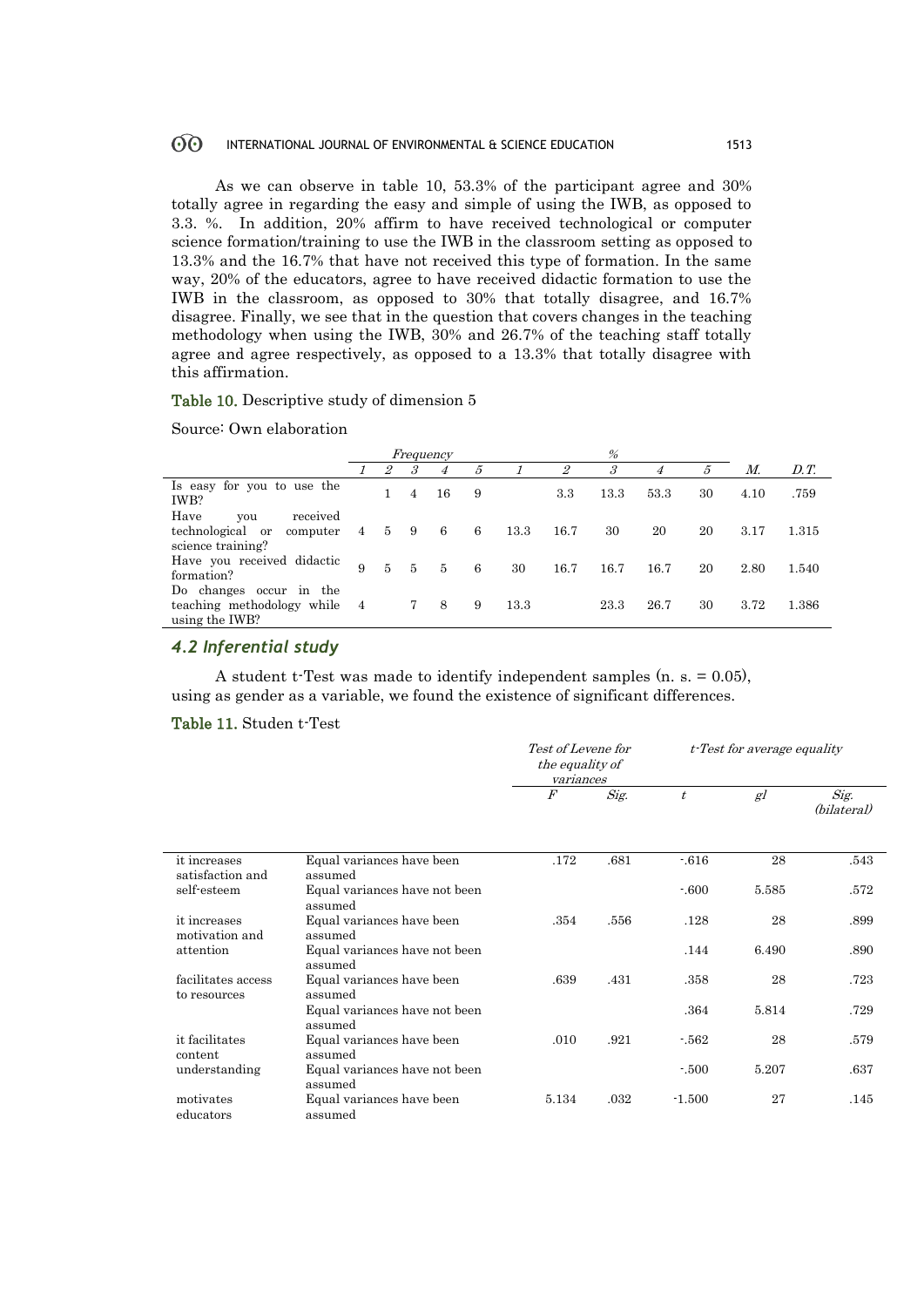|                                      | Equal variances have not been<br>assumed            |        |      | $-1.125$ | 4.726      | .314  |
|--------------------------------------|-----------------------------------------------------|--------|------|----------|------------|-------|
| support the<br>educators tasks       | Variances have been assumed                         | 3.272  | .081 | .838     | 28         | .409  |
|                                      | equal<br>Equal variances have not been<br>assumed   |        |      | 1.139    | 8.741      | .285  |
| student starring<br>on its own       | Equal variances have been<br>assumed                | 1.115  | .300 | $-1.394$ | 28         | .174  |
| learning                             | Equal variances have not been<br>assumed            |        |      | $-1.108$ | 4.849      | .320  |
| participative<br>student             | Equal variances have been<br>assumed                | 2.668  | .114 | .541     | 28         | .593  |
|                                      | Equal variances have not been<br>assumed            |        |      | .774     | 9.706      | .458  |
| promotes active<br>and collaborative | Equal variances have been<br>assumed                | 2.939  | .098 | 1.352    | 28         | .187  |
| work                                 | Equal variances have not been<br>assumed            |        |      | 2.231    | 14.265     | .042  |
| Enjoyable and<br>dynamic class       | Equal variances have been<br>assumed                | 5.609  | .025 | 1.054    | 28         | .301  |
|                                      | Equal variances have not been<br>assumed            |        |      | 1,549    | 10,345     | ,151  |
| improvement in<br>teaching           | Equal variances have been<br>assumed                | .005   | .942 | $-322$   | 28         | .750  |
|                                      | Equal variances have not been<br>assumed            |        |      | $-298$   | 5.360      | .777  |
| improvement in<br>learning           | Equal variances have been<br>assumed                | .645   | .429 | .243     | 28         | .810  |
|                                      | Equal variances have not been<br>assumed            |        |      | .285     | 6.831      | .784  |
| it facilitates                       | Equal variances have been                           | .514   | .479 | .521     | 28         | .607  |
| aattention<br>toward diversity       | assumed<br>Equal variances have not been            |        |      | .679     | 8.080      | .516  |
| nicer activities                     | assumed<br>Equal variances have been                | 15.713 | ,000 | 1.482    | 28         | .150  |
|                                      | assumed<br>Equal variances have not been<br>assumed |        |      | 3.361    | 24.000     | .003  |
| collective<br>accomplishment         | Equal variances have been<br>assumed                | .539   | .469 | .255     | 28         | .800  |
| of activities                        | Equal variances have not been<br>assumed            |        |      | ,288     | 6,511      | ,782  |
| shade in the<br>screen               | Equal variances have been<br>assumed                | .286   | .597 | .000     | 28         | 1.000 |
|                                      | Equal variances have not been<br>assumed            |        |      | .000     | 6.982      | 1.000 |
| lack of Internet<br>connection       | Equal variances have been                           | 8.296  | .008 | $-1.080$ | 28         | .289  |
|                                      | assumed<br>Equal variances have not been<br>assumed |        |      | $-2.449$ | 24.000     | .022  |
| elevated cost of<br>the equipment    | Equal variances have been<br>assumed                | .007   | .933 | .294     | 28         | .771  |
|                                      | Equal variances have not been<br>assumed            |        |      | .297     | 5.783      | .777  |
| calibration                          | Equal variances have been<br>assumed                | .086   | .771 | .164     | 28         | .871  |
|                                      | Equal variances have not been<br>assumed            |        |      | .152     | 5.360      | .885  |
| pencil or finger<br>does not write   | Equal variances have been<br>assumed                | .742   | .396 | .317     | 28         | .754  |
|                                      | Variances have not been<br>assumed equal            |        |      | .302     | 5.479      | .774  |
| lack of training                     | Equal variances have been                           | .311   | .582 | $.335\,$ | ${\bf 28}$ | .740  |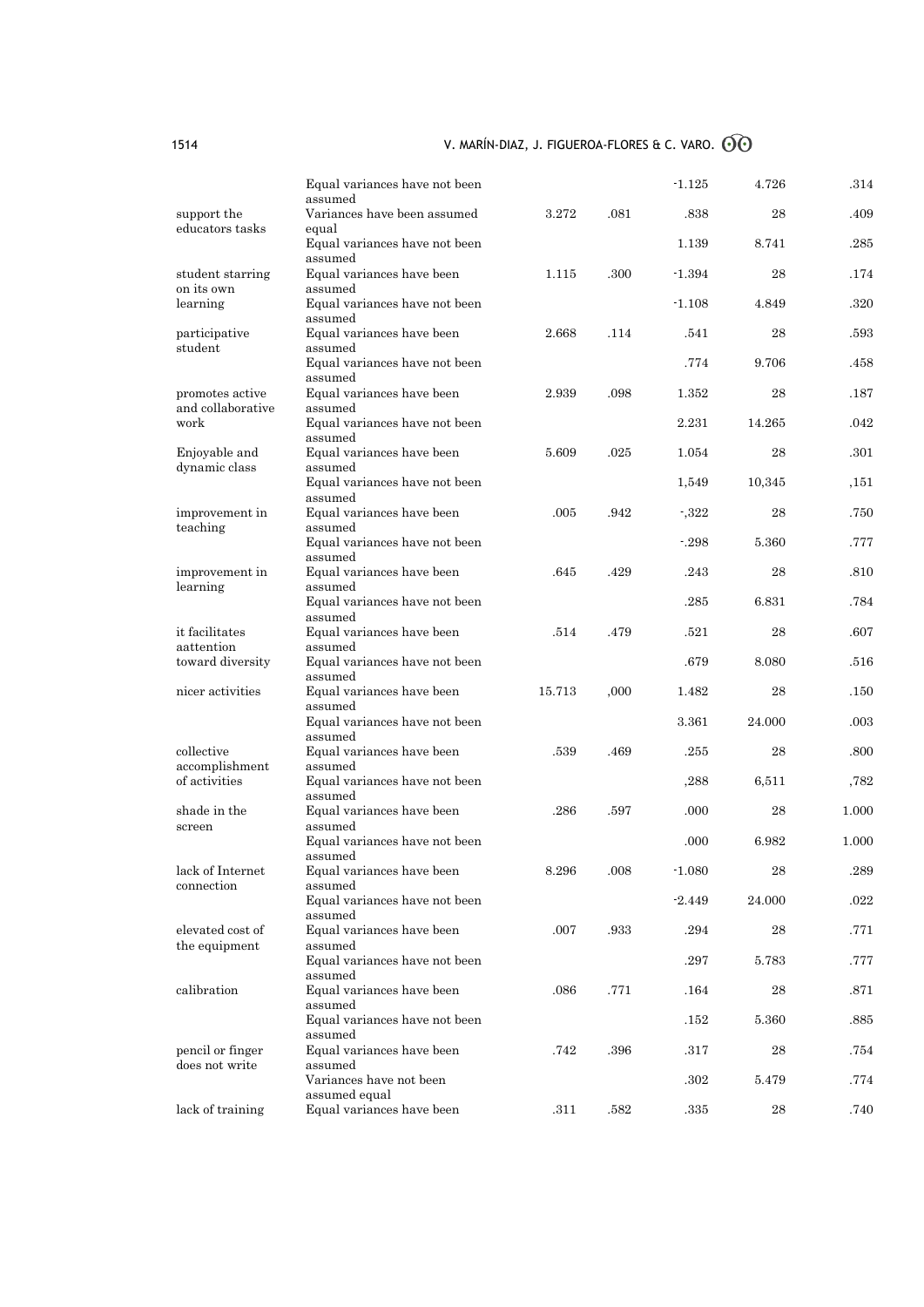# OO INTERNATIONAL JOURNAL OF ENVIRONMENTAL & SCIENCE EDUCATION 1515

|                                  | assumed                                  |       |      |          |          |          |
|----------------------------------|------------------------------------------|-------|------|----------|----------|----------|
|                                  | Equal variances have not been            |       |      | .304     | 5.280    | .772     |
| student                          | assumed<br>Equal variances have been     | 5.359 | .028 | $-1.543$ | 28       | .134     |
| distraction                      | assumed<br>Equal variances have not been |       |      | $-1.103$ | 4.604    | .324     |
|                                  | assumed                                  |       |      |          |          |          |
| accomplishment                   | Equal variances have been                | 3.873 | .059 | $-488$   | 28       | $.630\,$ |
| of exercises                     | assumed<br>Equal variances have not been |       |      | -.655    | 8,539    | .529     |
|                                  | assumed<br>Equal variances have been     |       |      |          |          |          |
| exercises<br>submittals          | assumed                                  | .234  | .632 | $-659$   | 28       | .515     |
|                                  | Equal variances have not been<br>assumed |       |      | $-491$   | 4.691    | .645     |
| wiew of videos,                  | Equal variances have been                | 1.464 | .236 | $-405$   | 28       | .689     |
| web pages, etc.                  | assumed                                  |       |      |          |          |          |
|                                  | Equal variances have not been<br>assumed |       |      | $-290$   | 4.604    | .785     |
| collective search                | Equal variances have been                | .365  | .551 | $-055$   | 28       | .957     |
| of information                   | assumed                                  |       |      |          |          |          |
|                                  | Equal variances have not been<br>assumed |       |      | $-047$   | 5.080    | .964     |
| explanation of                   | Equal variances have been                | 5.657 | .024 | .828     | 28       | .414     |
| contents and<br>activities       | assumed<br>Equal variances have not been |       |      | .894     | 6.186    | .405     |
|                                  | assumed                                  |       |      |          |          |          |
| presentation of<br>materials and | Equal variances have been<br>assumed     | 5.657 | .024 | .828     | 28       | .414     |
| resources                        | Equal variances have not been            |       |      | .894     | 6.186    | .405     |
| to write with the                | assumed<br>Equal variances have been     | .828  | .371 | $-377$   | 28       | .709     |
| pencil                           | assumed                                  |       |      |          |          |          |
|                                  | Equal variances have not been<br>assumed |       |      | $-323$   | 5.071    | .760     |
| creation of                      | Equal variances have been                | .539  | .469 | .077     | 28       | .939     |
| materials,<br>contents and       | assumed<br>Equal variances have not been |       |      | ,065     | 5,009    | ,951     |
| didactic units                   | assumed                                  |       |      |          |          |          |
|                                  | Equal variances have been<br>assumed     | 2.026 | .166 | .657     | 28       | .516     |
|                                  | Equal variances have not been            |       |      | .840     | 7.802    | .426     |
| computer                         | assumed<br>Equal variances have been     | .639  | .431 | .358     | 28       | .723     |
| projection                       | assumed<br>Equal variances have not been |       |      | .364     | 5.814    | .729     |
|                                  | assumed                                  |       |      |          |          |          |
| it is easy to use<br>IWB         | Equal variances have been<br>assumed     | 1.494 | ,232 | $-318$   | $\bf 28$ | .753     |
|                                  | Equal variances have not been            |       |      | $-213$   | 4.484    | .841     |
| training of ICT's                | assumed<br>Equal variances have been     | .476  | .496 | $-1.057$ | 28       | .299     |
|                                  | assumed<br>Variances have not been       |       |      | $-1.181$ | 6.430    | .280     |
|                                  | assumed equal                            |       |      |          |          |          |
| didactic training                | Equal variances have been<br>assumed     | 2.388 | .134 | $-629$   | 28       | .534     |
|                                  | Equal variances have not been            |       |      | $-795$   | 7.652    | .450     |
| Hours                            | assumed<br>Equal variances have been     | .486  | .491 | $-272$   | 28       | .787     |
|                                  | assumed                                  |       |      |          |          |          |
|                                  | Equal variances have not been<br>assumed |       |      | $-409$   | 10.921   | .690     |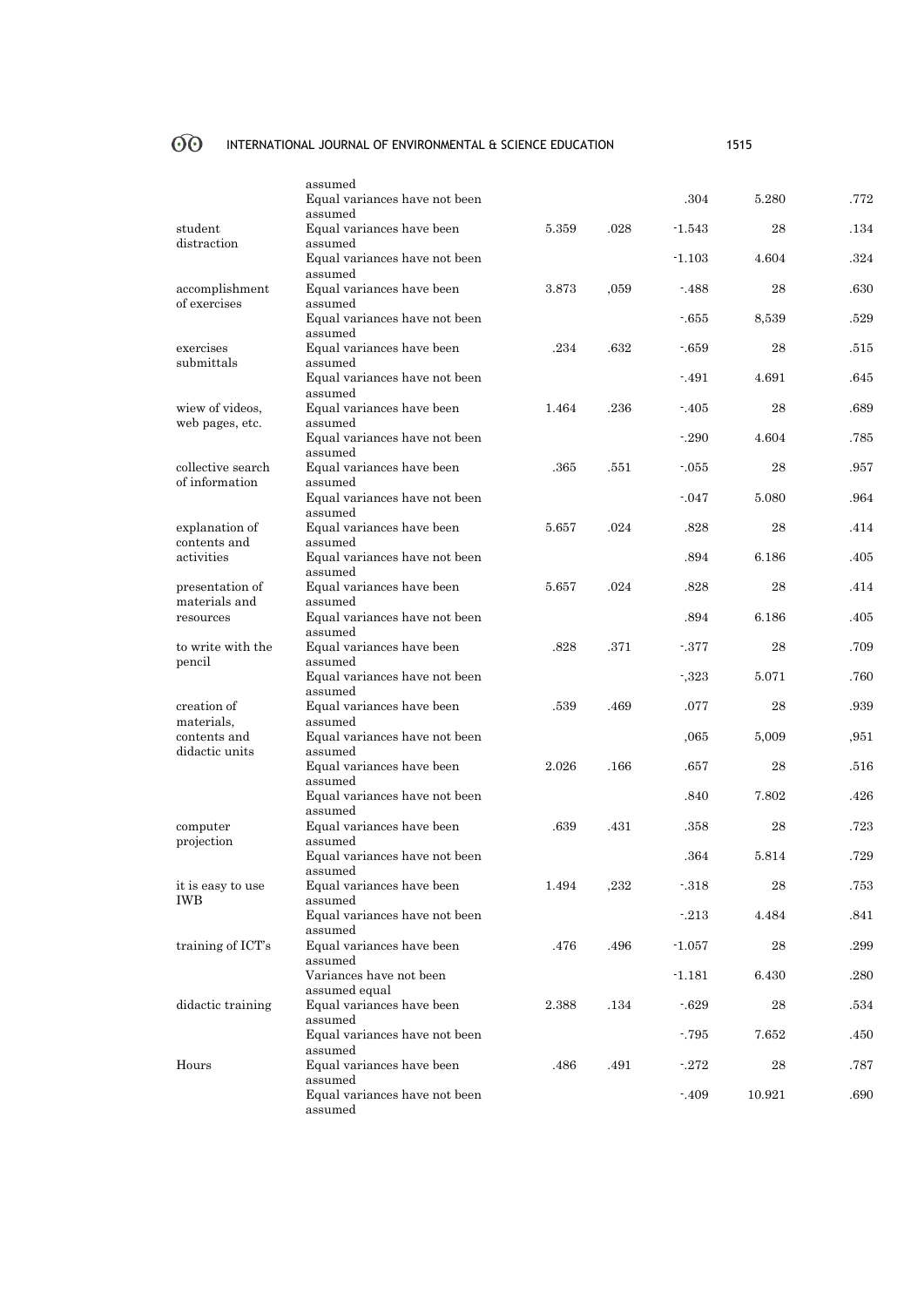| changes in    | Equal variances have been     | .204 | .655 | .839  |       | 409 |
|---------------|-------------------------------|------|------|-------|-------|-----|
| teaching      | assumed                       |      |      |       |       |     |
| methodology   | Equal variances have not been |      |      | 1.007 | 7.230 | 347 |
| using the IWB | assumed                       |      |      |       |       |     |

The men totally agree that one advantages that that supposes the use of the IWB in the classroom is that activities become more attractive and enjoyable (t=3.361, p=0.003 and  $\bar{x}$ =5). On the other hand, the women totally disagree in regards to the lack of connection is a problem for using the IWB  $(t=2.449,$  $p=0.022$  and  $\bar{x}=1.20$ ).

## *4.3 Correlational analysis*

In regards to Pearson's r-Test to determine the existence of correlation between the items belonging to the dimensions of the questionnaire, the results appear below in table 12. In order to interpret the results, Mateo's (2004) proposal was considered.

## Dimension 1: ADVANTAGES THAT SUPPOSES THE USE OF THE IWB IN THE CLASSROOM

#### Table 12. Correlation Dimension 1

|                                                              | Item                | Item           | Item        | Item                 | Item                | Item                | Item        | Item                | Item           | Item        | Item              | Item                | Item           | Item                |                   |
|--------------------------------------------------------------|---------------------|----------------|-------------|----------------------|---------------------|---------------------|-------------|---------------------|----------------|-------------|-------------------|---------------------|----------------|---------------------|-------------------|
|                                                              | 1                   | $\overline{c}$ | 3           | 4                    | 5                   | 6                   | $\tau$      | 8                   | 9              | 10          | 11                | 12                  | 13             | 14                  | Item 15           |
| $\boldsymbol{R}$<br>≗ a<br>$\overline{\phantom{0}}$          | $\mathbf{1}$        | $.624$ **      | .405        | .607                 | .817                | .527                | $.516^{**}$ | $.559^{**}$         | $.519**$       | $.469***$   | .412"             | .315                | $.405^{\circ}$ | $.429$ <sup>*</sup> | $.415*$           |
| $\overline{P}$                                               |                     | .000           | .027        | .000                 | .000                | .003                | .004        | .001                | .003           | .009        | .024              | .090                | .026           | .018                | .023              |
| R<br>Le<br>$\Xi$<br>$\sim$                                   | $.624$ **           | $\mathbf{1}$   | .433        | $.519^{**}$          | $.522$ **           | $.679^{**}$         | $.472***$   | .690 <sup>°</sup>   | .420'          | $.785***$   | $.580**$          | .611                | $.643**$       | $.637***$           | $.432*$           |
| $\boldsymbol{P}$                                             | .000                |                | .017        | .003                 | .004                | .000                | .008        | .000                | .021           | .000        | .001              | .000                | .000           | .000                | .017              |
| R<br>ី E<br>$\sim$                                           | $.405^{\circ}$      | $.433*$        | 1           | $.633^{**}$          | $.404^{\circ}$      | $.512^{**}$         | $.542**$    | $.703^{**}$         | $.558***$      | $.566^{**}$ | $.450^{\circ}$    | .309                | $.482**$       | $.659***$           | .276              |
| $\boldsymbol{P}$                                             | .027                | .017           |             | .000                 | .030                | .004                | .002        | .000                | .001           | .001        | .013              | .096                | .007           | .000                | .139              |
| $\boldsymbol{R}$<br>ឹ ៩<br>$\overline{ }$                    | .607                | $.519***$      | $.633***$   | 1                    | $.702^{**}$         | $.549^{\circ}$      | .759**      | $.676^{\circ\circ}$ | $.689**$       | $.548**$    | $.621**$          | $.533^{**}$         | $.647**$       | .598**              | $.621**$          |
| $\boldsymbol{P}$                                             | .000                | .003           | .000        |                      | .000                | .002                | .000        | .000                | .000           | .002        | .000              | .002                | .000           | .000                | .000              |
| $\boldsymbol{R}$<br>e e<br>$\sqrt{2}$                        | .817                | $.522***$      | $.404*$     | $.702$ <sup>**</sup> | $\mathbf{1}$        | $.480^{\circ}$      | $.710**$    | $.465^{\circ}$      | $.530**$       | .408°       | $.619**$          | $.485^{\circ\circ}$ | $.574**$       | .333                | $.680^{\ast\ast}$ |
| $\boldsymbol{P}$                                             | .000                | .004           | .030        | .000                 |                     | .008                | .000        | .011                | .003           | .028        | .000              | .008                | .001           | .077                | .000              |
| R<br>ិ E<br>$\circ$                                          | .527                | $.679**$       | $.512**$    | $.549^{**}$          | $.480^{\circ\circ}$ | -1                  | $.698***$   | $.636^{**}$         | $.594**$       | $.593**$    | $.603**$          | $.564^{\circ\circ}$ | $.724***$      | .738**              | $.398*$           |
| $\boldsymbol{P}$                                             | .003                | .000           | .004        | .002                 | .008                |                     | .000        | .000                | .001           | .001        | .000              | .001                | .000           | .000                | .029              |
| R<br>ើ ∈<br>$\overline{ }$                                   | $.516^{**}$         | $.472**$       | $.542**$    | $.759^{**}$          | $.710^{**}$         | $.698^{\circ\circ}$ | -1          | $.438^{\circ}$      | $.479**$       | .341        | $.719***$         | $.584^{\circ\circ}$ | $.689**$       | .409 <sup>°</sup>   | $.572***$         |
| $\boldsymbol{P}$                                             | .004                | .008           | .002        | .000                 | .000                | .000                |             | .015                | .007           | .065        | .000              | .001                | .000           | .025                | .001              |
| R<br>ី E<br>${}^{\circ}$                                     | $.559^{\circ\circ}$ | $.690**$       | $.703***$   | $.676^{**}$          | $.465*$             | $.636^{**}$         | $.438*$     | 1                   | $.582**$       | $.765***$   | .432"             | $.408*$             | $.508**$       | .789**              | $.466^{**}$       |
| $\boldsymbol{P}$                                             | .001                | .000           | .000        | .000                 | .011                | .000                | .015        |                     | .001           | .000        | .017              | .025                | .004           | .000                | .009              |
| $\boldsymbol{R}$<br>ី E<br>$\circ$                           | $.519^{**}$         | .420           | $.558^{**}$ | $.689^{**}$          | $.530^{**}$         | $.594^{\circ\circ}$ | .479**      | $.582^{**}$         | 1              | $.647**$    | .450 <sup>°</sup> | .444°               | $.642**$       | $.740**$            | $.600**$          |
| $\boldsymbol{P}$                                             | .003                | .021           | .001        | .000                 | .003                | .001                | .007        | .001                |                | .000        | .012              | .014                | .000           | .000                | .000              |
| R<br>$\overline{10}$<br>Lte<br>$\Xi$                         | .469                | $.785***$      | $.566^{**}$ | $.548^{\circ\circ}$  | $.408^{\circ}$      | $.593^{\circ\circ}$ | .341        | $.765^{\circ\circ}$ | .647           | 1           | $.581**$          | .627                | .616"          | $.896***$           | $.532**$          |
| $\overline{P}$                                               | .009                | .000           | .001        | .002                 | .028                | .001                | .065        | .000                | .000           |             | .001              | .000                | .000           | .000                | .002              |
| R<br>ើ E<br>$\equiv$                                         | .412"               | $.580**$       | $.450*$     | .621                 | .619                | $.603^{**}$         | $.719***$   | .432"               | $.450^{\circ}$ | $.581**$    | 1                 | .905                | $.767**$       | $.518***$           | $.673**$          |
| $\boldsymbol{P}$                                             | .024                | .001           | .013        | .000                 | .000                | .000                | .000        | .017                | .012           | .001        |                   | .000                | .000           | .003                | .000              |
| R<br>$\overline{c}$<br>۹Ľ<br>$\Xi$                           | .315                | $.611**$       | .309        | $.533^{**}$          | $.485^{\circ\circ}$ | $.564^{\circ\circ}$ | $.584**$    | $.408^{\circ}$      | .444"          | $.627**$    | $.905***$         | 1                   | $.787**$       | $.541***$           | $.636**$          |
| $\overline{P}$                                               | .090                | .000           | .096        | .002                 | .008                | .001                | .001        | .025                | .014           | .000        | .000              |                     | .000           | .002                | .000              |
| $\boldsymbol{R}$<br>Le<br>3<br>Ε                             | .405"               | $.643***$      | $.482**$    | .647                 | $.574^{\circ\circ}$ | $.724$ **           | $.689**$    | $.508^{\circ\circ}$ | $.642***$      | $.616**$    | $.767**$          | $.787^{\circ\circ}$ |                | $.647**$            | $.657**$          |
| $\boldsymbol{P}$                                             | .026                | .000           | .007        | .000                 | .001                | .000                | .000        | .004                | .000           | .000        | .000              | .000                |                | .000                | .000              |
| $\boldsymbol{R}$<br>$\overline{4}$<br>Ŀ٥<br>$\Xi$            | .429                | $.637**$       | .659'''     | $.598^{**}$          | .333                | .738                | $.409*$     | $.789^{**}$         | $.740**$       | $.896**$    | $.518***$         | $.541$ **           | $.647**$       | -1                  | $.439*$           |
| $\boldsymbol{P}$                                             | .018                | .000           | .000        | .000                 | .077                | .000                | .025        | .000                | .000           | .000        | .003              | .002                | .000           |                     | .015              |
| R<br>$\mathop{\text{He}}$<br>15<br>$\Xi$                     | .415"               | $.432*$        | .276        | .621                 | $.680^{\circ\circ}$ | $.398*$             | $.572***$   | $.466^{\circ}$      | $.600**$       | $.532**$    | $.673**$          | $.636^{**}$         | $.657**$       | .439°               | - 1               |
| P                                                            | .023                | .017           | .139        | .000                 | .000                | .029                | .001        | .009                | .000           | .002        | .000              | .000                | .000           | .015                |                   |
| *. The correlation is significant at level 0.05 (bilateral). |                     |                |             |                      |                     |                     |             |                     |                |             |                   |                     |                |                     |                   |

\*\*. The correlation is significant at level 0.01 (bilateral).

The correlation, of bivariate character, between the items that integrate Dimension 1, relative to the advantages that supposes the use of the IWB in the classroom, they reflect the following remarkable results:

- The increase of the satisfaction and educational self-esteem has high relation with the increase of the motivation of the instructors (R=0.817 and p=0.000); whereas it is low with the accessibility to a great variety of resources (R=0.405 and p=0.027) and, with facilitating the attention toward diversity (R=0.405 and p=0.026). On the other hand, the relation of item 1 is moderate or remarkable for increasing motivation and the attention of the students (in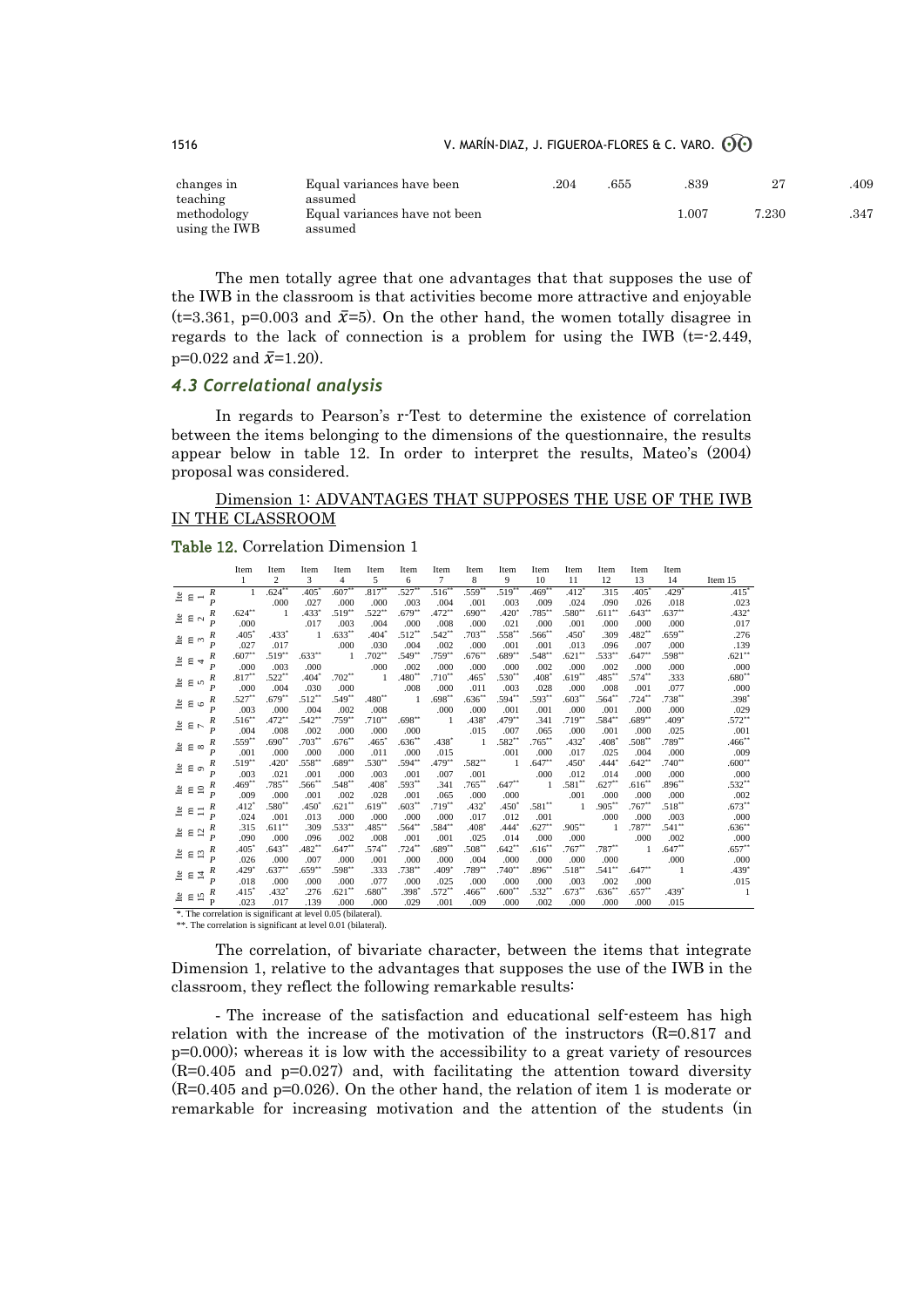#### **ගි** INTERNATIONAL JOURNAL OF ENVIRONMENTAL & SCIENCE EDUCATION 1517

general)  $(R=0.624$  and  $p=0.000$ , along with the facilitating of the students' understanding of the contents and subjects  $(R=0.607$  and  $p=0.000)$ , is a great support to the educational tasks  $(R=0.527$  and  $p=0.003$ ), to allow the student to be in starring roles to control their learning  $(R=0.516$  and  $p=0.004$ , the participation and the interest in the activities on the part of the pupils (R=0.559 and  $p=0.001$ ), the promotion of active and collaborative work  $(R=0.519$  and  $p=0.003$ , the diversion and dynamism in the class (R=0.469 and  $p=0.009$ ), the improvement in the educational process  $(R=0.412$  and  $p=0.024)$ , attractive and pleasing in the activities  $(R=0.429$  and  $p=0.018$ ) and, the facilitation of the collective accomplishment of activities, readings, etc. (R=0.415 and p=0.023).

- To increase the motivation and the attention of the students (in general) is related to high form of the diversion and the dynamism in the class ( $R = 0.785$ ) and p=0.000). Also, item 2 is related moderately to facilitating the access to a great variety of resources  $(R=0.433$  and  $p=0.017$ , while facilitating the learners with the understanding of the contents and subjects  $(R=0.519$  and  $p=0.003$ ), increasing the motivation of the teaching staff  $(R=0.522$  and  $p=0.004$ ), to be a great support in the educational tasks  $(R=0.679$  and  $p=0.000$ , to allow the students control their own learning  $(R=0.472$  and  $p=0.008)$ , the participation and the interest in the activities on the part of the students (R=0.690 and  $p=0.000$ , the promotion of the active and collaborative work  $(R=0.420$  and  $p=0.021$ , the improvement in the educational process (R=0.580 and  $p=0.001$ ), the improvement in the learning process  $(R=0.611$  and  $p=0.000$ , the facilitation in the attention toward diversity  $(R=0.643$  and  $p=0.000)$ , attractive and viscosity in the activities  $(R=0.637$  and  $p=0.000$  and, the facilitation of the collective accomplishment of activities, readings, etc. (R=0.432 and p=0.017).

- The understanding of the contents and subjects has a high relationship between facilitating the access to a great variety of resources to the students  $(R=0.633$  and  $p=0.000$ , to be a great support for educational tasks  $(R=0.512$  and  $p=0.004$ , to allow the students control their own learning  $(R=0.542$  and p=0.002), the participation and the interest in the activities on the part of the students  $(R=0,703$  and  $p=0,000$ , the promotion of the active and collaborative work (R=0.558 and p=0.001), the diversion and the dynamism in the class  $(R=0.566$  and  $p=0.001$ , the improvement of the educational process  $(R=0.450$ and  $p=0.013$ , facilitating attention toward diversity  $(R=0.482$  and  $p=0.007)$  and, attractive and the viscosity in the activities  $(R=0.659$  and  $p=0.000$ .

- To facilitate to the students the understanding of the contents and subjects is related in a high from to allowing the students to be protagonists or have control of their own learning  $(R=0,759)$  and  $p=0,000$ . On the other hand, item 4 is related moderately to the increase of the motivation of the teaching staff  $(R=0.702$  and  $p=0.000$ , to be a great support to the educational task (R=0.549 and p=0.002), the participation and the interest in the activities on the part of the students  $(R=0.676$  and  $p=0.000$ , the promotion of the active and collaborative work  $(R=0.689$  and  $p=0.000$ , the diversion and the dynamism in the class  $(R=0.548$  and  $p=0.002$ , the improvement in the education process  $(R=0.621$  and  $p=0.000$ , the improvement in the learning process  $(R=0.533$  and  $p=0,002$ , the facilitation in the attention toward diversity  $(R=0.647$  and  $p=0.000$ , attractive and viscosity of the activities  $(R=0.589$  and  $p=0.000)$  and, the facilitation of the collective accomplishments of activities, readings, etc. (R=0.621 and p=0.000).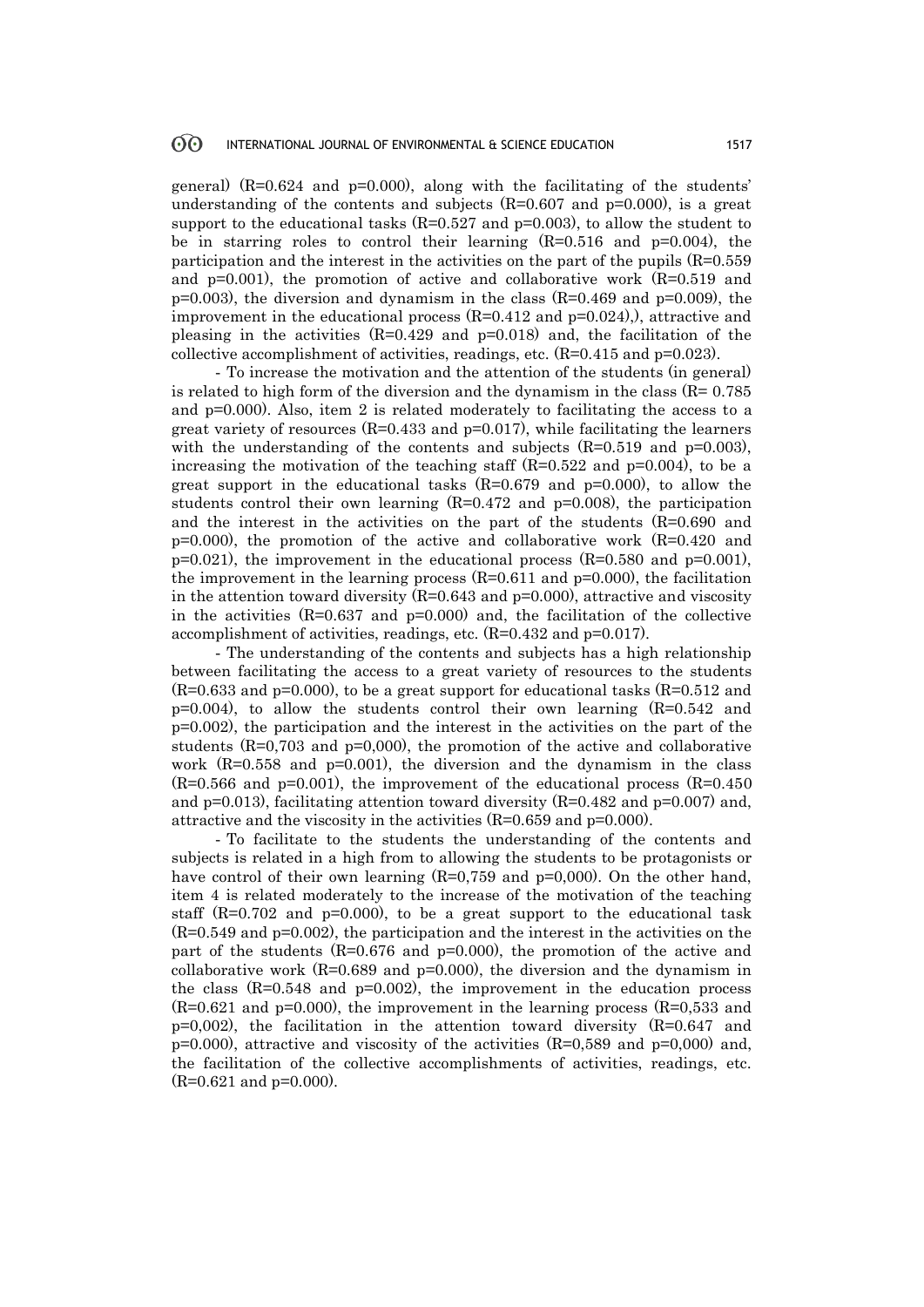- The increase of the motivation of the teaching staff is related in a high way to allowing the students to be protagonists or control their own learning (R=0.710 and p=0.000) and, low with the diversion and the dynamism in the class  $(R=0.408$  and  $p=0.028$ ). Also, the relation is moderate between item 5 with being a great support to the educational task  $(R=0.480$  and  $p=0.008)$ , the participation and the interest in the activities on the part of the students (R=0.465 and p=0.011), the promotion of the active and collaborative work  $(R=0.530$  and  $p=0.003$ , the improvement in the education process  $(R=0.619$  and  $p=0,000$ , the improvement in the learning process (R=0.485 and  $p=0.008$ ), the facilitation in the attention toward diversity  $(R=0.574$  and  $p=0.001)$  and the facilitation in the collective accomplishment of activities, readings, etc. (R=0,680 and p=0.000).

- A moderate relationship exists between the advantage that supposes the use of the IWB in the classroom in supporting educational tasks and to allow the students to be protagonists or control their own learning, is related of high form to the improvement of the education process  $(R=0.698$  and  $p=0.000$ , the interest and the participation in the activities on the part of the pupils (R=0.636 and  $p=0.000$ , the promotion of the active and collaborative work  $(R=0.594$  and  $p=0.001$ , the diversion and dynamism of the class (R=0.593 and  $p=0.001$ ), the improvement in the education process  $(R=0,603$  and  $p=0,000)$ , the improvement in the process of learning  $(R=0.564$  and  $p=0.001)$ . Whereas, the relation of item 6 is high with facilitating the attention toward diversity  $(R=0.724$  and  $p=0.000$ and the attractiveness and viscosity of the activities  $(R=0.738$  and  $p=0.000)$ ; on the other hand, the relation is low with facilitating the collective accomplishment of activities, readings, etc. (R=0.398 and p=0.029).

- To allow the students to be protagonists of their learning is related in a high form to the improvement of the process of education  $(R=0.719$  and  $p=0.000)$ and of low way to attractive and the viscosity of the activities  $(R=0.409$  and  $p=0.025$ . On the other hand, the relation of this item 7 is moderate with the interest and the participation in the activities on the part of the students  $(R=0.438$  and  $p=0.015$ , the promotion of the active and collaborative work  $(R=0.479$  and  $p=0.007$ , the improvement in the learning process  $(R=0.584$  and p=0.001), the facilitation in the attention toward diversity (R=0.689 and p=0.000) and, the facilitation in the collective accomplishment of activities, readings, etc.  $(R=0.572$  and  $p=0.001$ ).

- The interest and the participation in the activities on the part of the students are moderate related to the promotion of the active and collaborative work (R=0.582 and p=0.001), the improvement in the education process (R=0.432) and  $p=0.017$ ), the facilitation in the attention towards diversity  $(R=0.508$  and p=0.004) and, the facilitation in the collective accomplishment of activities, readings, etc.  $(R=0.466$  and  $p=0.009$ ; on the contrary the relation is low with the improvement in the learning process  $(R=0.408$  and  $p=0.025)$ . And, this relation is high between item 8 with enjoyable and dynamism in the class  $(R=0.765$  and p=0.000) and attractive and the viscosity in the activities (R=0.789 and p=0.000).

- A high relation exists between the promotion of an active and collaborative work and attractiveness and the viscosity of the activities (R=0.740 and p=0.000), whereas this relation be moderate between the item 9 with the diversion and dynamism in the class  $(R=0.647$  and  $p=0.000)$ , the improvement in the process of education  $(R=0.450 \text{ and } p=0.012)$ , the improvement in the process of learning  $(R=0.444$  and  $p=0.014$ , the facilitation in the attention toward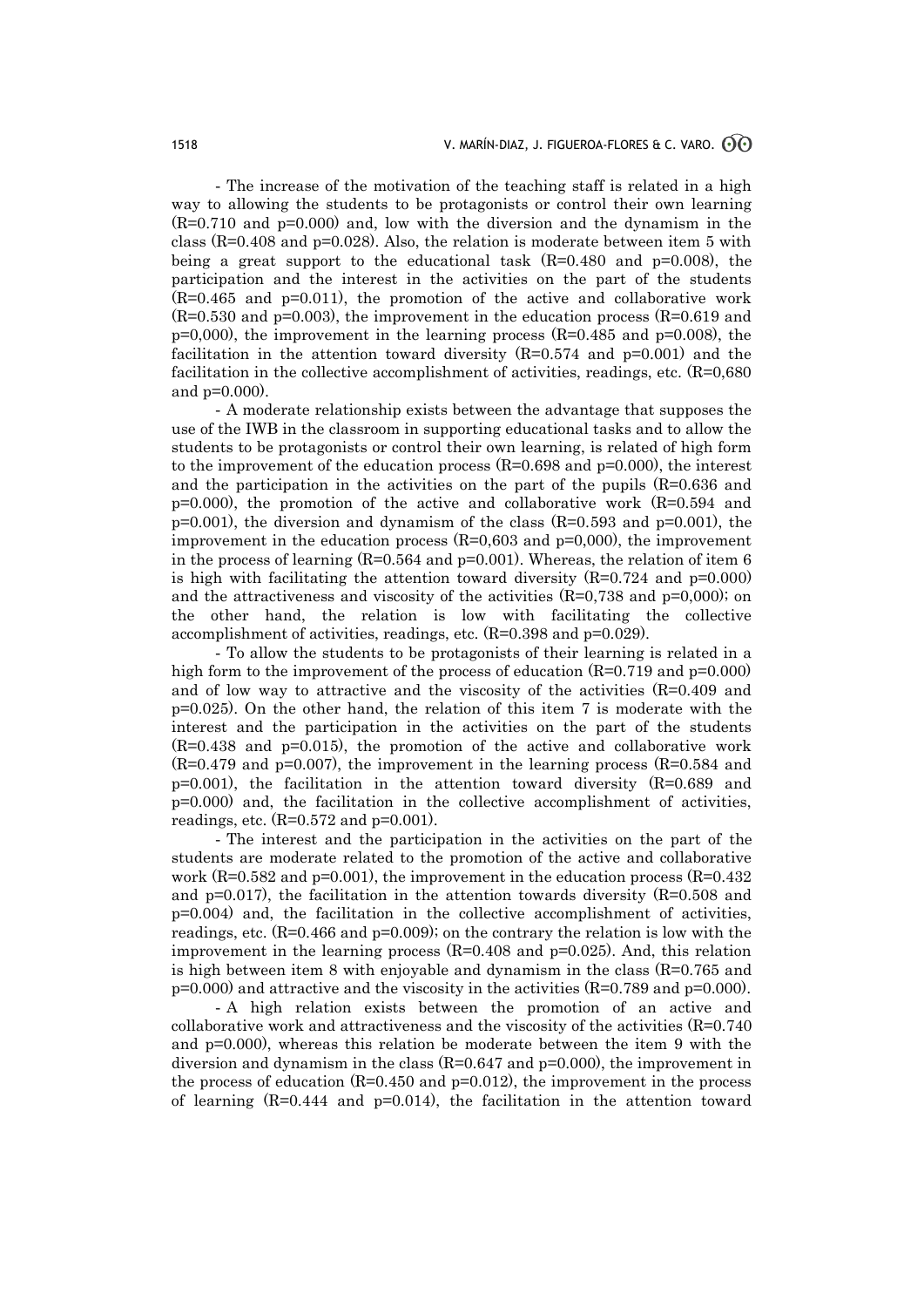#### 60 INTERNATIONAL JOURNAL OF ENVIRONMENTAL & SCIENCE EDUCATION 1519

diversity  $(R=0.642$  and  $p=0.000)$  and, the facilitation in the collective accomplishment of activities, readings, etc. (R=0.600 and p=0.000).

- Diversion and dynamism in the class are moderate related to the way of improvement in the process of education  $(R=0.581$  and  $p=0.001$ , the improvement in the learning process  $(R=0.627$  and  $p=0.000$ , the facilitation in the attention of diversity  $(R=0.616$  and  $p=0.000)$  and, the facilitation in the collective accomplishment of activities, readings, etc.  $(R=0.532$  and  $p=0.002$ . Also, this item 10 is related highly to attractive and the viscosity of the activities  $(R=0.896$  and  $p=0.000$ .

- The improvement in the education process is highly related to improving the learning process  $(R=0.905$  and  $p=0.000$  and facilitating the attention toward diversity  $(R=0.767$  and  $p=0.000)$ ; whereas, the relation with attractiveness and viscosity of the activities is moderate  $(R=0.518$  and  $p=0.003)$  and with the facilitation of the collective accomplishment of activities, readings, etc.  $(R=0.673)$ and p=0.000).

- To improve the learning process is highly related to the facilitation of the attention toward diversity  $(R=0.787$  and  $p=0.000)$ ; similarly, the relation is moderate with attractive and the viscosity of the activities  $(R=0.541$  and p=0.002) and, to facilitate the collective accomplishment of activities, readings, etc.  $(R=0.636$  and  $p=0.000$ .

- A high relationship between facilitating the attention towards diversity and attractive and the viscosity of the activities exists  $(R=0.647 \text{ and } p=0.000)$ and, to facilitate the collective accomplishment of activities, readings, etc.  $(R=0.657$  and  $p=0.000$ .

- A moderate relationship exists between the attractiveness and viscosity of the activities and the facilitation of the collective accomplishment of activities, readings, etc.  $(R=0.439 \text{ and } p=0.015)$ .

#### Dimension 2: PROBLEMS WHEN USING THE IWB

Table 13. Correlation Dimension 2

Source: Own elaboration

|         |                  | Item 16 | Item 17 | Item 18 | Item 19  | Item 20 | Item 21  | Item 22 |
|---------|------------------|---------|---------|---------|----------|---------|----------|---------|
| Item 16 | $\boldsymbol{R}$ |         | .000    | $-0.93$ | $-167$   | .040    | .000     | .000    |
|         | $\boldsymbol{P}$ |         | 1.000   | .623    | .378     | .833    | 1.000    | 1.000   |
| Item 17 | R                | .000    | л.      | $.388*$ | .031     | $-299$  | $-316$   | .200    |
|         | $\boldsymbol{P}$ | 1.000   |         | .034    | .871     | .109    | .089     | .289    |
| Item 18 | R                | $-0.93$ | $.388*$ | 1       | .043     | .083    | .088     | .111    |
|         | $\boldsymbol{P}$ | .623    | .034    |         | .822     | .663    | .645     | .559    |
| Item 19 | R                | $-167$  | .031    | .043    | 1        | $.434*$ | $.489**$ | .340    |
|         | $\overline{P}$   | .378    | .871    | .822    |          | .016    | .006     | .066    |
| Item 20 | R                | .040    | $-299$  | .083    | $.434*$  | 1       | $.378*$  | .120    |
|         | $\boldsymbol{P}$ | .833    | .109    | .663    | .016     |         | .039     | .529    |
| Item 21 | R                | .000    | $-316$  | .088    | $.489**$ | $.378*$ |          | .316    |
|         | $\boldsymbol{P}$ | 1.000   | .089    | .645    | .006     | .039    |          | .089    |
| Item 22 | R                | .000    | .200    | .111    | .340     | .120    | .316     | 1       |
|         | $\boldsymbol{P}$ | 1.000   | .289    | .559    | .066     | .529    | .089     |         |

\*. The correlation is significant at level 0.05 (bilateral).

\*\*. The correlation is significant at level 0.01 (bilateral).

The correlational analysis of bivariate typology of the items of the dimension shows the following data:

- The problems in Internet connection is lowly related to the high costs of equipment maintenance (R=0.388 and p=0.034).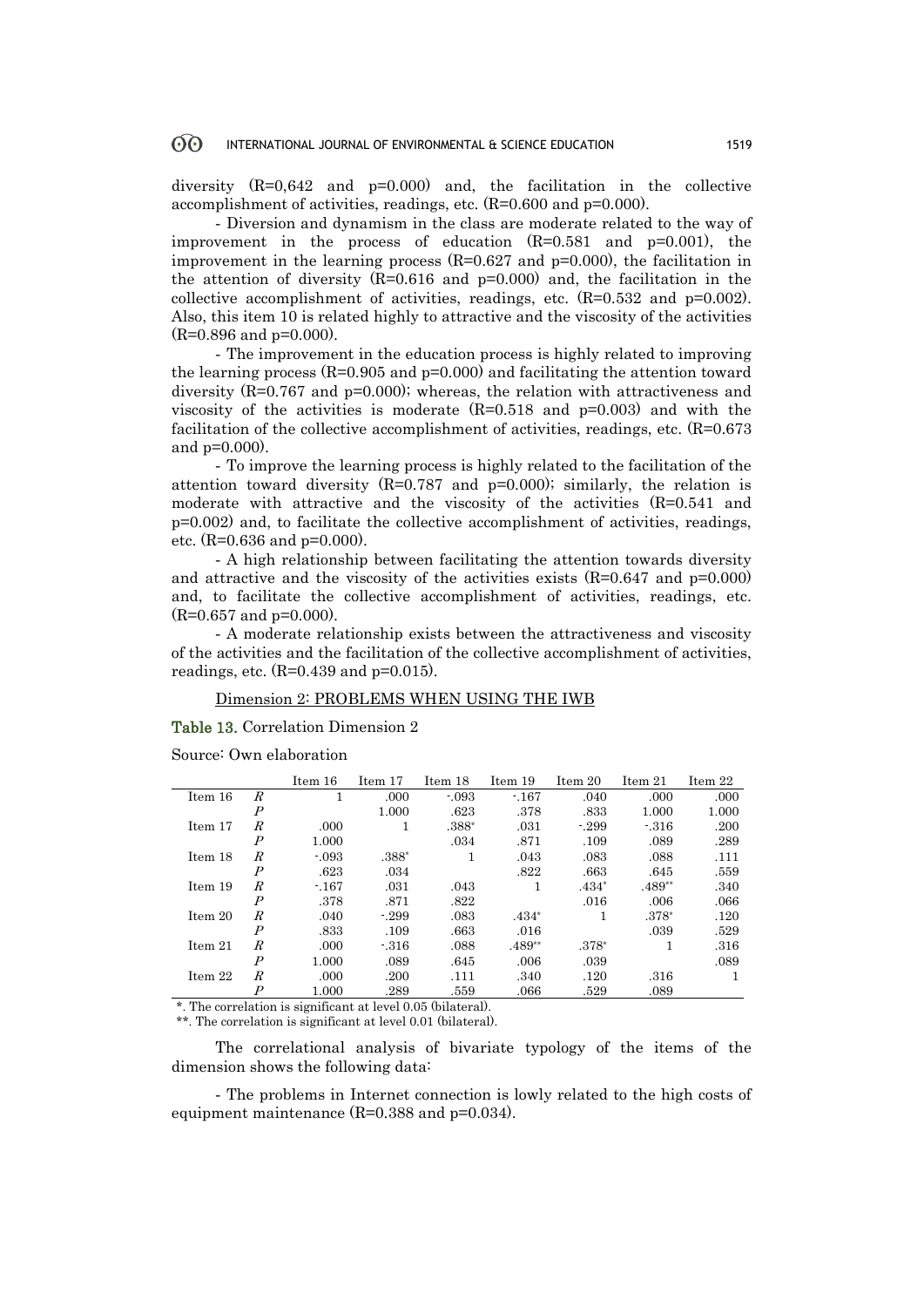- The problems of calibration have and average relationship with the inactivity of the pencil (or finger) to write or  $(R=0.434$  and  $p=0.016$ ) and, with the lack of technological or didactic formation/training (R=0.489 and p=0.006).

- Also, the relative problem of the lack of appropriate writing by the pencil (or finger) relates low to the lack of technological or didactic formation/ training (R=0.378 and p=0.039).

#### Dimension 3: EDUCATIONAL APPLICATIONS OF THE IWB

#### Table 14. Correlation Dimension 3

|           |                  | Item 23  | Item 24  | Item 25  | Item 26 | Item 27  | Item 28  |
|-----------|------------------|----------|----------|----------|---------|----------|----------|
| Item 23   | R                |          | $.709**$ | .350     | .238    | $.603**$ | $.710**$ |
|           | $\boldsymbol{P}$ |          | .000     | .058     | .206    | .000     | .000     |
| Item 24   | R                | $.709**$ |          | $.681**$ | .252    | $.702**$ | $.702**$ |
|           | $\boldsymbol{P}$ | .000     |          | .000     | .180    | .000.    | .000     |
| Item $25$ | R                | .350     | $.681**$ | 1        | .257    | $.673**$ | $.673**$ |
|           | $\boldsymbol{P}$ | .058     | .000     |          | .171    | .000     | .000     |
| Item 26   | R                | .238     | .252     | .257     |         | $.392*$  | .296     |
|           | $\boldsymbol{P}$ | .206     | .180     | .171     |         | .032     | .112     |
| Item 27   | R                | $.603**$ | $.702**$ | $.673**$ | $.392*$ |          | $.856**$ |
|           | $\boldsymbol{P}$ | .000.    | .000     | .000     | .032    |          | .000     |
| Item 28   | R                | $.710**$ | $.702**$ | $.673**$ | .296    | $.856**$ |          |
|           | P                | .000     | .000     | .000     | .112    | .000     |          |

Source: Own elaboration

\*. The correlation is significant at level 0.05 (bilateral).

\*\*. The correlation is significant at level 0.01 (bilateral).

The correlations, of the bivariate character, between the items that integrate Dimension 3 are the following:

- The accomplishment of exercises and activities of joint form is remarkable related to the correction of exercises between the IWB (R=0.709 and p=0.000) and to the explanation of activities and subjects by the professor (R=0.603 and p=0,000); whereas the relation is elevated if the professor presents/displays materials and resources (R=0.710 and p=0.000).

- Also, the correction of exercises between the IWB is related to the view of the videos, web pages and stories  $(R=0.681$  and  $p=0.000$ , along with the explanation of activities and subjects on the part of the professor  $(R=0.702$  and p=0.000) and when the professor presents/displays materials and resources (R=0.702 and p=0.000).

- A remarkable relationship between the view of videos, web pages and stories exists with the explanation of activities and subjects on the part of the professor and, with the presentation of materials and resources  $(R=0.673$  and p=0.000, both).

- The joint Internet searches between the teaching staff and the students in are related of lowly related to the explanation on the part of the professor of the activities and the subjects  $(R= 0.392 \text{ and } p=0.032)$ .

- Finally, the explanation of activities and subjects and the presentation of materials and resources by the teaching staff are related highly related (R=0.856 and p=0.000).

#### Dimension 4: FUNCTIONALITIES OF THE IWB

Table 15. Correlation Dimension 4

Source: Own elaboration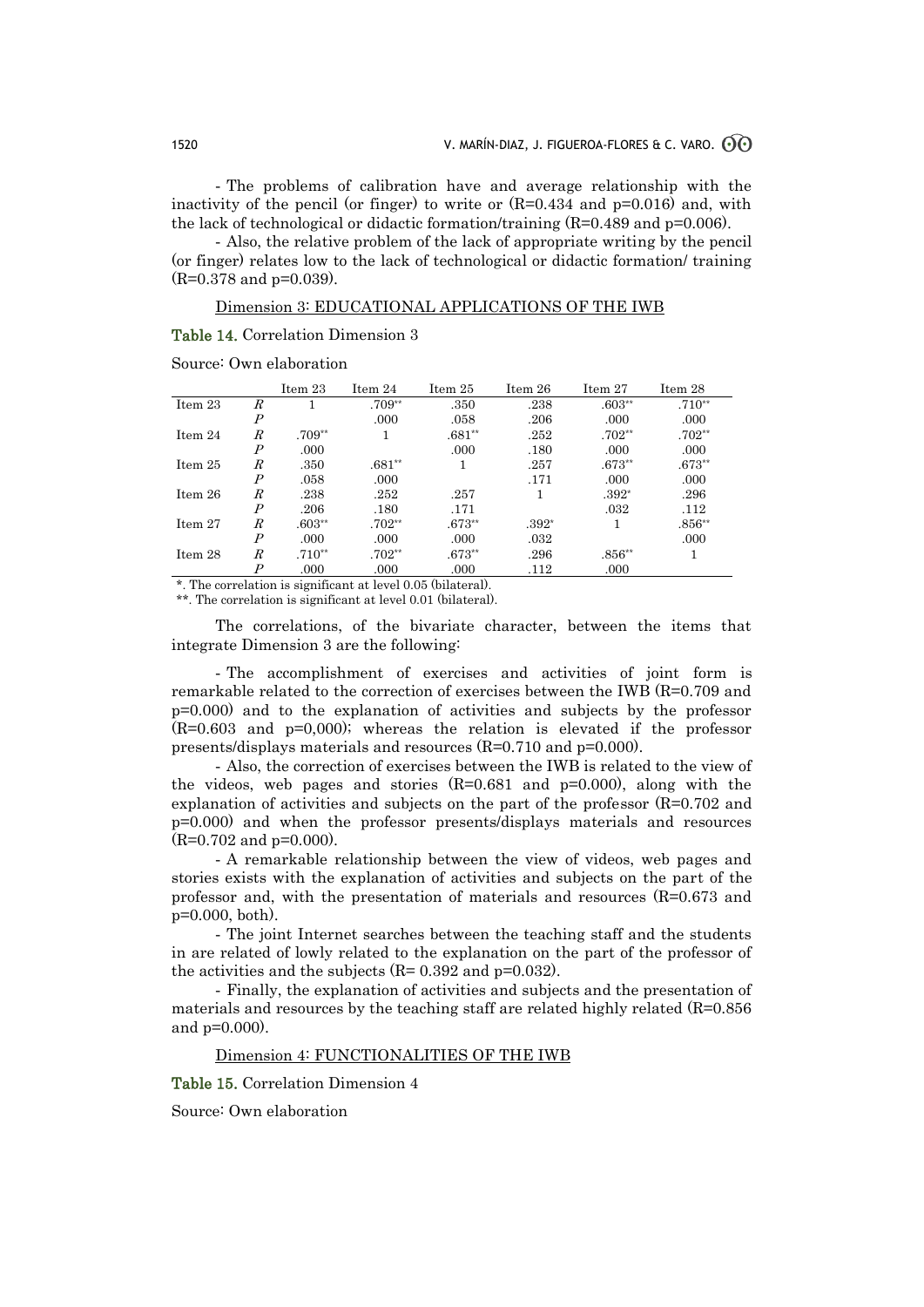|         |   | Item 29  | Item 30  | Item 31  | Item 32  |
|---------|---|----------|----------|----------|----------|
| Item 29 | R |          | $.677**$ | $.454*$  | $.484**$ |
|         | P |          | .000     | .012     | .007     |
| Item 30 | R | $.677**$ |          | .347     | .231     |
|         | P | .000     |          | .060     | .219     |
| Item 31 | R | $.454*$  | .347     |          | $.881**$ |
|         | P | .012     | .060     |          | .000     |
| Item 32 | R | $.484**$ | .231     | $.881**$ |          |
|         |   | .007     | .219     | .000     |          |

The analysis of Dimension 4 relative to the correlation of the items is explained below:

- The writing with the pencil in the interactive slate is highly related to the creation of materials, contents or didactic units  $(R=0.677$  and  $p=0.000)$ ; with the exhibition of materials, contents, didactic units, cards (R=0.454 and p=0.012) and, with the projection of information from the computer  $(R=0.484$  and p=0.007).

- On the other hand, a high relationship exists between the exhibition of materials, contents, didactic units, cards and the projection of information from the computer  $(R=0.881$  and  $p=0.000$ .

### Dimension 5: FORMATION/TRAINING OF THE TEACHING STAFF TO USE THE IWB

#### Table 16. Correlation Dimension 5

Source: Own elaboration

|         |                  | Item 33 | Item 34  | Item 35  | Item 36  | Item 37 |
|---------|------------------|---------|----------|----------|----------|---------|
| Item 33 | R                | 1       | .121     | .165     | .198     | .142    |
|         | $\boldsymbol{P}$ |         | .524     | .383     | .294     | .461    |
| Item 34 | R                | .121    |          | $.868**$ | $.489**$ | $.450*$ |
|         | $\boldsymbol{P}$ | .524    |          | .000     | .006     | .014    |
| Item 35 | R                | .165    | $.868**$ |          | $.520**$ | .352    |
|         | $\boldsymbol{P}$ | .383    | .000     |          | .003     | .061    |
| Item 36 | R                | .198    | $.489**$ | $.520**$ |          | .271    |
|         | $\boldsymbol{P}$ | .294    | .006     | .003     |          | .155    |
| Item 37 | R                | .142    | $.450*$  | .352     | .271     |         |
|         | P                | .461    | .014     | .061     | .155     |         |

Finally, the correlational analysis for Dimension 5 indicates:

- That the use of the IWB is highly related to receiving technological or computer science formation/training  $(R=0.868$  and  $p=0.000)$ ; and average in regards to obtaining didactic formation  $(R=0.489$  and  $p=0.006$  and with the changes in the teaching methodology when using the IWB  $(R=0.450$  and  $p=0.014$ ).

- Receiving technological or computer science formation/training for the use of the IWB is notably elated to receiving didactic formation/training (R=0.520 and p=0.003).

#### **Discussion and Conclusions**

In conclusion, it could be said that "a window to the world is opened from the classroom" as it affirms Marques (2006), since it allows to access through the Internet and an immediate what to a great base of knowledge and resources of all type.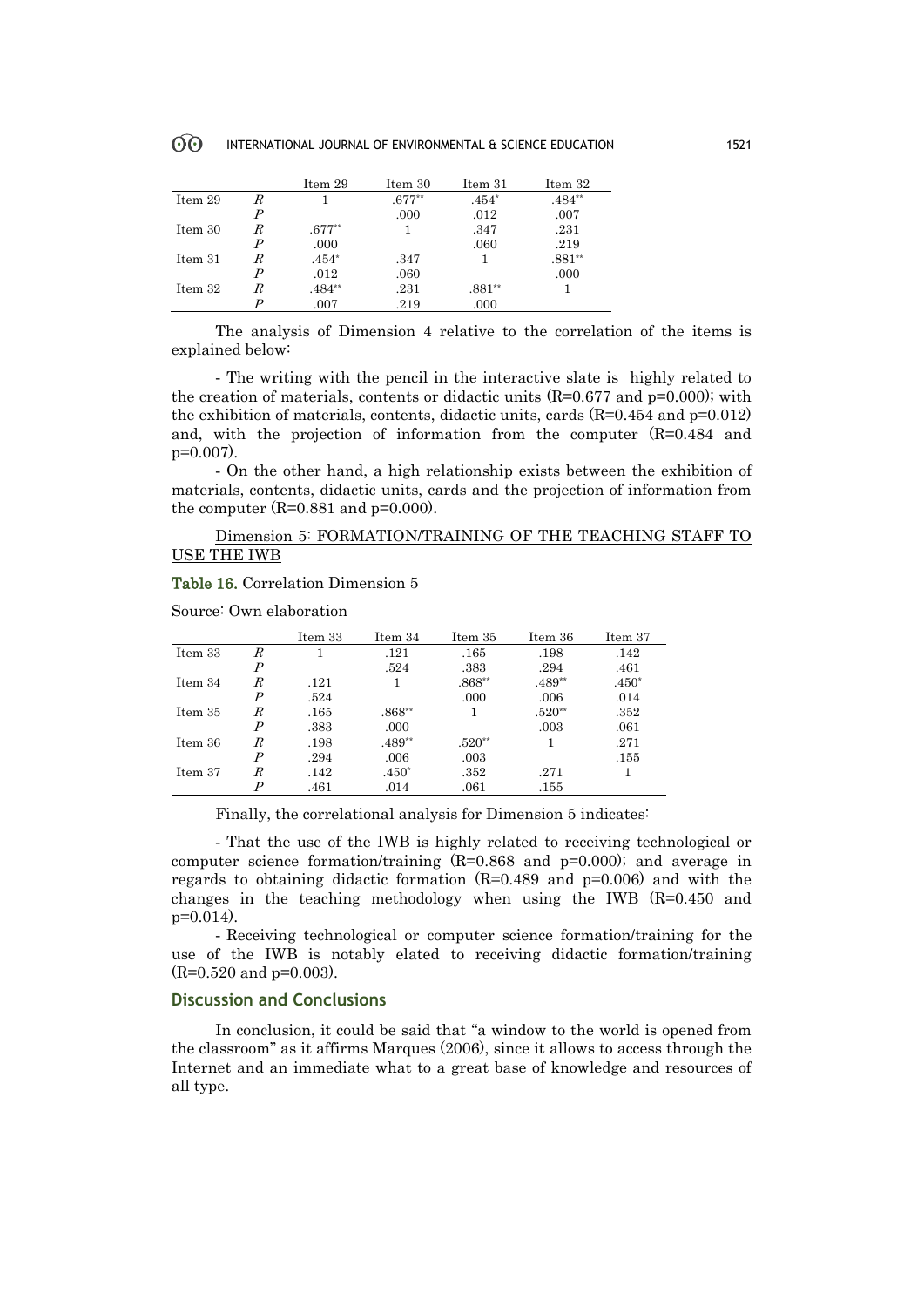Going back to our objectives, in which objective 1 (To identify some of the possible educational applications and functionalities of the IWB in early childhood education  $[3.6 \text{ years}]$ . The professors indicated that the use of the IWB in the classroom is a valid resource that allows to develop a more more attractive and motivational learning process, like the results reached about Schmid (2008), Sad and Özhan (2012) and Korkmaz and Cakil (2013). The IWB is used to project information from the computer, to expose materials, resources, contents and didactic units, to watch videos, web pages and stories, and by all means the professor explains activities and subjects to the children. In addition, the IWB's are being used to make collaborative activities and readings since the size of the interactive screen facilitates this action.

In respect to the second objective (To establish the value that the educators have for the IWB). This tool, according to the opinion of 90% (recategorizing the answer options) of the participants, it is a great support to its work as educational and its daily task and make a valuation very positive of this technology (Yang, Wang and Kao, 2012; Cao, 2015). In addition, women value the IWB more than men as a classroom resource.

With respect to objective 3 (To know the possible advantages and improvements that supposes the use of the IWB have in the early childhood classroom for the educators and the students) as far as the advantages that the use of the IWB in the early childhood classroom supposes, there is almost unanimity of opinions in two affirmations, being one of them that it brings accessibility to a great variety of resources to facilitates the teaching and learning process (Coyle, Yanez and Verdu, 2010; Harlow, Cowie and Heazlewood, 2010; Korkmaz and Cakil, 2013; Carkirogly, 2015), and another one, is that it allows that the propose activities become more attractive and showy, which provokes an increase in the motivation and in the class attention of the students for a better understanding of the explaination/discussion, as well as a greater interest to participate (Tertemiz, Sahin, Dog and Duzgun 2015).

In regards to objective 4 (To identify the main problems or disadvantages that the use of the IWB brings to early childhood education), we agreed with Digregorio and Sobel-Lojeski (2010), Alonso and Martin (2011), Prats, Laughed, Gandol, Cheek (2011), Sad and Özhan (2013) Cakirogly (2015), in that a liability within the use has to do with the lack of formation/training toward the instructors. Other problems included bad connection to the Internet, or problems with calibration, along with the distraction of the students and a shade in the screen that obstruct the correct display. This generated certain reluctance for it's use in early childhood. (Cao, 2015; Tertemiz, Sahin, ET to. 2015).

In regards to the last two objectives, fifth and sixth, (To verify if the integration of the IWB changes the teaching methodology and To detect if the teaching staff receives the sufficient formation/training for the use of IWB in the classroom), just like in previous research (Cao, 2015; Tertemiz, Sahin, et al., 2015) the instructors considered that is easy to work with the IWB, which demonstrates there, willingness to use it and to move forward as part of the teaching and learning process, despite not receiving proper training for it (Balta and Duran, 2015).

In conclusion we can say that IWB is an excellent tool in order to obtain very positive results, and an optimization in the teaching and learning process.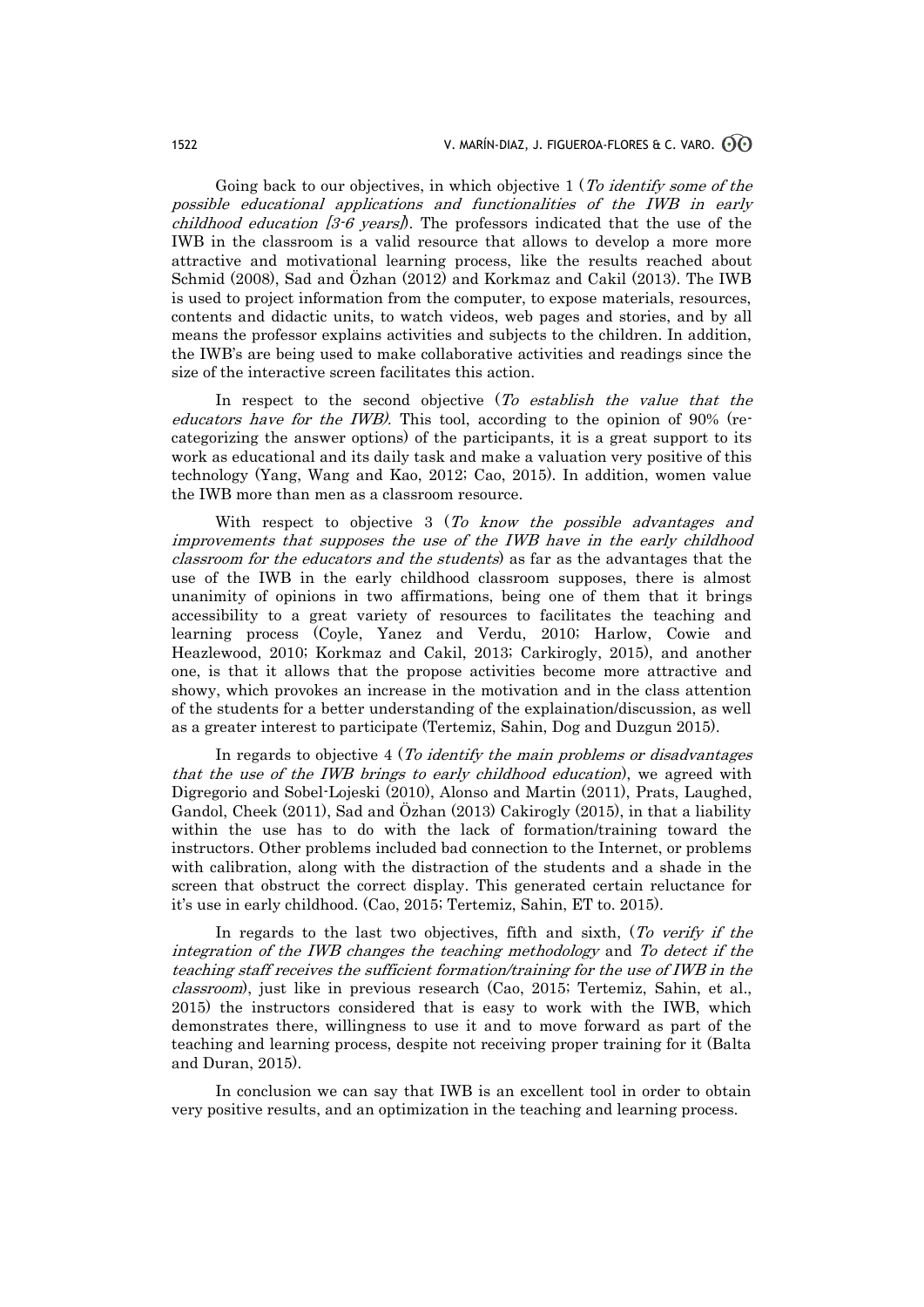#### **Disclosure statement**

The Authors reported that no competing financial interest.

#### **Notes on contributors**

Veronica Marín-Diaz - University of Cordoba, SPAIN

Jorge Figueroa-Flores - University of Cordoba, SPAIN; University of East, PUERTO RICO

Carmen Varo - University of Cordoba, SPAIN

#### **References**

- Albaaly, E., & Higgins, S. (2012). The impact of interactive whiteboard technology on medical students' achievement in ESL essay writing: an early study in Egypt. The Language Learning Journal, 40(2), 207-222. DOI: 10.1080/09571736.2010.543953.
- Alonso, M. O., & Martín, E. (2011). Pizarras digitales interactivas: una nueva forma de enseñar. Salamanca: JET PRINT. Retrieved from [http://anpesalamanca.net/formacion/descargas/libro/Pizarra\\_Digital\\_Libro.pdf](http://anpesalamanca.net/formacion/descargas/libro/Pizarra_Digital_Libro.pdf)
- Balta, N., & Duran, M. (2015). Attitudes as students and teachers towards the use of interactive whiteboards in elementary and secondary school classrooms. TOJET, The Turkish Online Journal of educational Technology, 14(2), 15-23, Retrieved from <http://www.tojet.net/articles/v14i2/1423.pdf>
- Bidaki, M. Z., & Mobasheri, N. (2013). Teachers' views of the effects of the Interactive White Board (IWB) on teaching. Procedia Social and Behavioral Sciences, 83, 140-144. DOi:10.1016/jsbspro.2013.06.027.
- Buckingham, D. (2008). Más allá de la tecnología: aprendizaje infantil en la era de la cultura digital. Buenos aires: Manantial.
- Cakirogly, O. (2015). Teachers' views on the use of interactive whiteboards in secondary schools. Eurasian Journal of Mathematics, Science & Technology Education, 11(2), 252-259. DOI: 10.12973/eurasia.2015.1335a. Retrieved from [http://ejmste.com/Ek/1168](http://ejmste.com/Ek/1168-eurasia.2015.1335a.pdf) [eurasia.2015.1335a.pdf](http://ejmste.com/Ek/1168-eurasia.2015.1335a.pdf)
- Cao, A. P. (2015). The Application of Information Technology in China's Classroom Teaching. Cross-Cultural Communication, 11(5), 61-64. Retrieved from http//www.cscanada.net/index.php/ccc/article/view/7012 DOI[: http://dx.doi.org/10.3968/7012](http://dx.doi.org/10.3968/7012)
- Coyle, Y., Yanez. L., & Verdu, M. (2010). The impact of the interactive whiteboard on the teacher and children's language use in an ESL immersion classroom. System: An International Journal of Educational Technology and Applied Linguistics, 38(4), 614-625.
- Digregorio, P., & Sobel-Lojeski, K. (2010). The effects of interactive whiteboards (IWBs) on student performance and learning: a literature review. Journal of Educational Technology Systems, 38(3), 255–312. DOI:10.2190/ET.38.3.b.
- Domínguez, R. (2009). La sociedad del conocimiento y los nuevos retos educativos. Etic@net, 8. Retrieved from the state of the state of the state of the state of the state of the state of the state of the state of the state of the state of the state of the state of the state of the state of the state of the state of [http://www.google.es/url?sa=t&rct=j&q=&esrc=s&source=web&cd=1&cad=rja&uact=8&sqi=2](http://www.google.es/url?sa=t&rct=j&q=&esrc=s&source=web&cd=1&cad=rja&uact=8&sqi=2&ved=0CCIQFjAA&url=http%3A%2F%2Fwww.ugr.es%2F~sevimeco%2Frevistaeticanet%2Fnumero8%2FArticulos%2FFormato%2Farticulo9.pdf&ei=J72ZU-uuI6mc0AX_64GACw&usg=AFQjCNH0FXDDn_JmLOz_t9Z7V7TOE43nMg&bvm=bv.68911936,d.d2k) [&ved=0CCIQFjAA&url=http%3A%2F%2Fwww.ugr.es%2F~sevimeco%2Frevistaeticanet%2F](http://www.google.es/url?sa=t&rct=j&q=&esrc=s&source=web&cd=1&cad=rja&uact=8&sqi=2&ved=0CCIQFjAA&url=http%3A%2F%2Fwww.ugr.es%2F~sevimeco%2Frevistaeticanet%2Fnumero8%2FArticulos%2FFormato%2Farticulo9.pdf&ei=J72ZU-uuI6mc0AX_64GACw&usg=AFQjCNH0FXDDn_JmLOz_t9Z7V7TOE43nMg&bvm=bv.68911936,d.d2k)

[numero8%2FArticulos%2FFormato%2Farticulo9.pdf&ei=J72ZU](http://www.google.es/url?sa=t&rct=j&q=&esrc=s&source=web&cd=1&cad=rja&uact=8&sqi=2&ved=0CCIQFjAA&url=http%3A%2F%2Fwww.ugr.es%2F~sevimeco%2Frevistaeticanet%2Fnumero8%2FArticulos%2FFormato%2Farticulo9.pdf&ei=J72ZU-uuI6mc0AX_64GACw&usg=AFQjCNH0FXDDn_JmLOz_t9Z7V7TOE43nMg&bvm=bv.68911936,d.d2k)[uuI6mc0AX\\_64GACw&usg=AFQjCNH0FXDDn\\_JmLOz\\_t9Z7V7TOE43nMg&bvm=bv.68911](http://www.google.es/url?sa=t&rct=j&q=&esrc=s&source=web&cd=1&cad=rja&uact=8&sqi=2&ved=0CCIQFjAA&url=http%3A%2F%2Fwww.ugr.es%2F~sevimeco%2Frevistaeticanet%2Fnumero8%2FArticulos%2FFormato%2Farticulo9.pdf&ei=J72ZU-uuI6mc0AX_64GACw&usg=AFQjCNH0FXDDn_JmLOz_t9Z7V7TOE43nMg&bvm=bv.68911936,d.d2k) [936,d.d2k](http://www.google.es/url?sa=t&rct=j&q=&esrc=s&source=web&cd=1&cad=rja&uact=8&sqi=2&ved=0CCIQFjAA&url=http%3A%2F%2Fwww.ugr.es%2F~sevimeco%2Frevistaeticanet%2Fnumero8%2FArticulos%2FFormato%2Farticulo9.pdf&ei=J72ZU-uuI6mc0AX_64GACw&usg=AFQjCNH0FXDDn_JmLOz_t9Z7V7TOE43nMg&bvm=bv.68911936,d.d2k)

- Dulac, J. (2006). La Pizarra Digital, ¿Una nueva metodología en el aula? Retrieved from [http://www.google.es/url?sa=t&rct=j&q=&esrc=s&source=web&cd=1&cad=rja&uact=8&ved=](http://www.google.es/url?sa=t&rct=j&q=&esrc=s&source=web&cd=1&cad=rja&uact=8&ved=0CCAQFjAA&url=http%3A%2F%2Fwww.dulac.es%2Finvestigaciones%2Fpizarra%2FInforme%2520final.%2520Web.pdf&ei=n9aYU4e4Famg0QWctoDYBA&usg=AFQjCNEis3sFAxBnxr-kJXOzGVJ93asnMw&bvm=bv.68693194,d.d2k) [0CCAQFjAA&url=http%3A%2F%2Fwww.dulac.es%2Finvestigaciones%2Fpizarra%2FInform](http://www.google.es/url?sa=t&rct=j&q=&esrc=s&source=web&cd=1&cad=rja&uact=8&ved=0CCAQFjAA&url=http%3A%2F%2Fwww.dulac.es%2Finvestigaciones%2Fpizarra%2FInforme%2520final.%2520Web.pdf&ei=n9aYU4e4Famg0QWctoDYBA&usg=AFQjCNEis3sFAxBnxr-kJXOzGVJ93asnMw&bvm=bv.68693194,d.d2k) [e%2520final.%2520Web.pdf&ei=n9aYU4e4Famg0QWctoDYBA&usg=AFQjCNEis3sFAxBnxr](http://www.google.es/url?sa=t&rct=j&q=&esrc=s&source=web&cd=1&cad=rja&uact=8&ved=0CCAQFjAA&url=http%3A%2F%2Fwww.dulac.es%2Finvestigaciones%2Fpizarra%2FInforme%2520final.%2520Web.pdf&ei=n9aYU4e4Famg0QWctoDYBA&usg=AFQjCNEis3sFAxBnxr-kJXOzGVJ93asnMw&bvm=bv.68693194,d.d2k) [-kJXOzGVJ93asnMw&bvm=bv.68693194,d.d2k](http://www.google.es/url?sa=t&rct=j&q=&esrc=s&source=web&cd=1&cad=rja&uact=8&ved=0CCAQFjAA&url=http%3A%2F%2Fwww.dulac.es%2Finvestigaciones%2Fpizarra%2FInforme%2520final.%2520Web.pdf&ei=n9aYU4e4Famg0QWctoDYBA&usg=AFQjCNEis3sFAxBnxr-kJXOzGVJ93asnMw&bvm=bv.68693194,d.d2k)
- Gallego, D. J., Gatica, N., Valdivia, J., Alonso, C. M., Krause, A., Jiménez, R., Cacheiro, M., Venegas, L. & Palma, C. (2010). La pizarra digital: una ventana al mundo desde las aulas. Sevilla: MAD.
- Garavaglio, A., Garonzia, V., & Petti, L. (2013). The integration of computer into the classroom as school equipment. A Primary School study. Procedia Social and Behavioral Sciences, 83, 323-327. DOI: 10.1016/j.sbspro.2031.06.063.